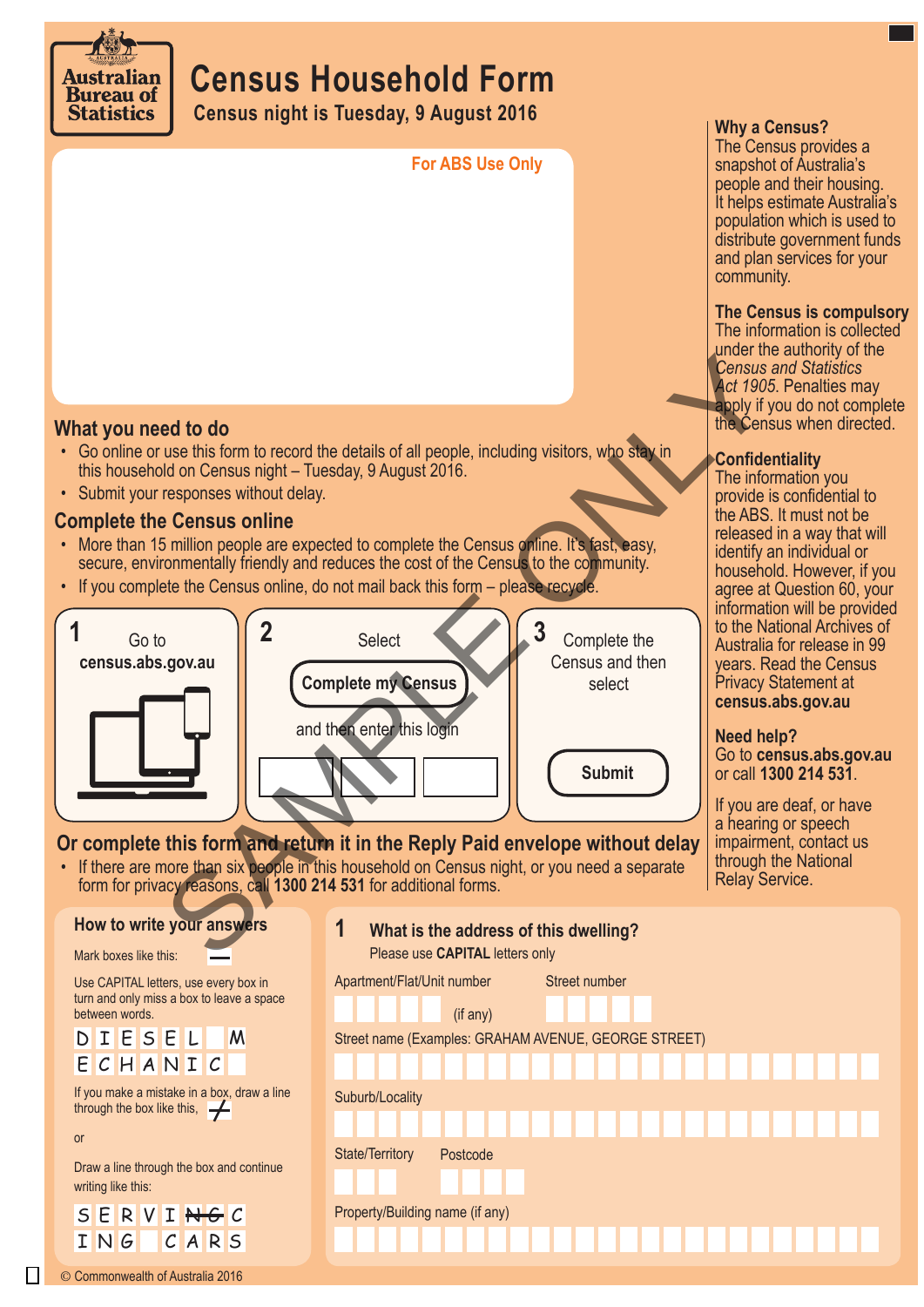|                | 02                                                                                                                                                                                                                                                                                                                                                                                                                                | <b>Person 1</b>                                                                             | Person <sub>2</sub>                                                                                                                                                                                                                                |
|----------------|-----------------------------------------------------------------------------------------------------------------------------------------------------------------------------------------------------------------------------------------------------------------------------------------------------------------------------------------------------------------------------------------------------------------------------------|---------------------------------------------------------------------------------------------|----------------------------------------------------------------------------------------------------------------------------------------------------------------------------------------------------------------------------------------------------|
|                | Please use CAPITAL letters only.                                                                                                                                                                                                                                                                                                                                                                                                  | The householder if present, otherwise<br>any adult member of the household.                 | The spouse or partner of 'Person 1' if<br>present, otherwise any person present.                                                                                                                                                                   |
| $\mathbf{2}$   | Name of each person including visitors who<br>spent the night of Tuesday, 9 August 2016 in<br>this dwelling:<br>• Include all adults, children, babies and visitors present.<br>• Include any person who usually lives in this dwelling who<br>returned on Wednesday, 10 August 2016 without being<br>included on a form elsewhere.<br>• For all other cases of persons away, please include<br>them in Questions 52 and 53 only. | First or given name<br>Surname or family name                                               | First or given name<br>Surname or family name                                                                                                                                                                                                      |
| $\mathbf{3}$   | Is the person male or female?<br>• Mark one box for each person, like this:<br>—                                                                                                                                                                                                                                                                                                                                                  | Male<br>Female                                                                              | Male<br>-emale                                                                                                                                                                                                                                     |
| 4              | What is the person's date of birth or age?<br>• If date of birth not known, please give age.<br>• Example: Day<br>Month Year<br>1 3 0 1 1 9 6 8<br><b>OR</b><br>4 8 <br>Years                                                                                                                                                                                                                                                     | Month Year<br>Day<br><b>OR</b><br>Age<br>Years                                              | Day<br>Month Year<br><b>OR</b><br>Age<br>Years                                                                                                                                                                                                     |
| $\overline{5}$ | What is the person's relationship to<br>Person 1/Person 2?<br>Examples of other relationships: SON-IN-LAW,<br>GRAND-DAUGHTER, UNCLE, BOARDER.<br>• Remember to mark the box like this: -                                                                                                                                                                                                                                          | No answer required for<br>Person 1                                                          | Husband or wife of Person 1<br>De facto partner of Person 1<br>Child of Person 1<br>Stepchild of Person 1<br>Brother or sister of Person 1<br>Unrelated flatmate or<br>co-tenant of Person 1<br>Other relationship to Person 1<br>(please specify) |
| $6\phantom{1}$ | What is the person's present marital status?<br>• 'Married' refers to registered marriages.<br>• Remember to mark the box like this: —                                                                                                                                                                                                                                                                                            | Never married<br>Widowed<br><b>Divorced</b><br>Separated but not divorced<br><b>Married</b> | Never married<br>Widowed<br><b>Divorced</b><br>Separated but not divorced<br><b>Married</b>                                                                                                                                                        |
| 7              | Is the person of Aboriginal or Torres Strait<br><b>Islander origin?</b><br>• For persons of both Aboriginal and Torres Strait Islander<br>origin, mark both 'Yes' boxes.                                                                                                                                                                                                                                                          | <b>No</b><br>Yes, Aboriginal<br>Yes, Torres Strait Islander                                 | <b>No</b><br>Yes, Aboriginal<br>Yes, Torres Strait Islander                                                                                                                                                                                        |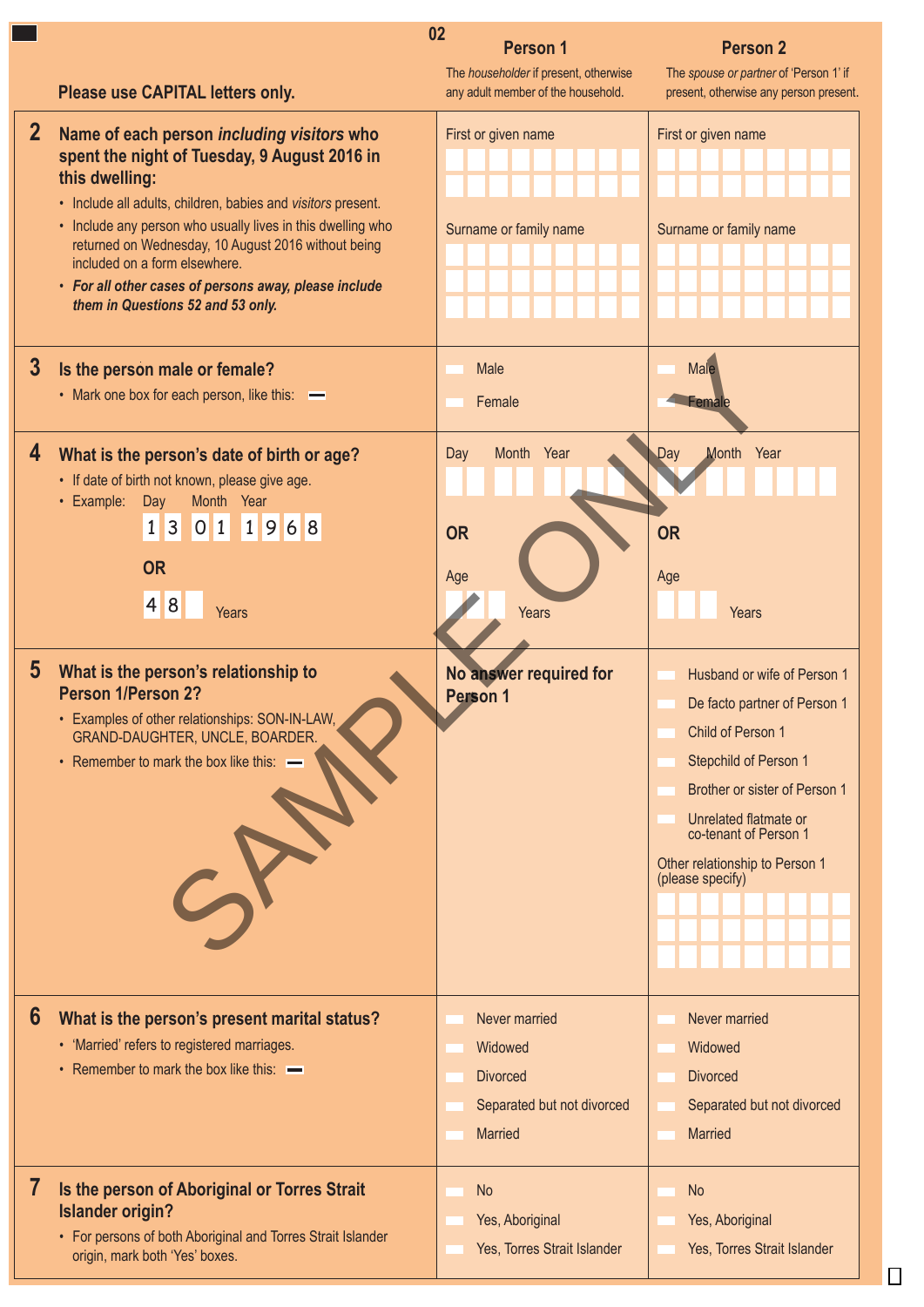| <b>Person 3</b>                 | Person 4                             | 03<br><b>Person 5</b>           | <b>Person 6</b>                |
|---------------------------------|--------------------------------------|---------------------------------|--------------------------------|
| Any other person present in the | Any other person present in the      | Any other person present in the | Any other person present in    |
| household.                      | household.                           | household.                      | the household.                 |
| First or given name             | First or given name                  | First or given name             | First or given name            |
| Surname or family name          | Surname or family name               | Surname or family name          | Surname or family name         |
|                                 |                                      |                                 |                                |
| Male                            | Male                                 | Male                            | Male                           |
| Female                          | Female                               | Female                          | Female                         |
| Month Year                      | Month Year                           | Month Year                      | Month Year                     |
| Day                             | Day                                  | Day                             | <b>Day</b>                     |
| <b>OR</b>                       | <b>OR</b>                            | <b>OR</b>                       | <b>OR</b>                      |
| Age                             | Age                                  | Age                             | Age                            |
| Years                           | Years                                | Years                           | Years                          |
| Child of both Person 1 and      | Child of both Person 1 and           | Child of both Person 1 and      | Child of both Person 1 and     |
| Person 2                        | Person 2                             | Person 2                        | Person 2                       |
| Child of Person 1 only          | Child of Person 1 only               | Child of Person 1 only          | Child of Person 1 only         |
| Child of Person 2 only          | Child of Person 2 only               | Child of Person 2 only          | Child of Person 2 only         |
| Brother or sister of Person 1   | <b>Brother or sister of Person 1</b> | Brother or sister of Person 1   | Brother or sister of Person 1  |
| Unrelated flatmate or           | Unrelated flatmate or                | Unrelated flatmate or           | Unrelated flatmate or          |
| co-tenant of Person 1           | co-tenant of Person 1                | co-tenant of Person 1           | co-tenant of Person 1          |
| Other relationship to Person 1  | Other relationship to Person 1       | Other relationship to Person 1  | Other relationship to Person 1 |
| (please specify)                | (please specify)                     | (please specify)                | (please specify)               |
|                                 |                                      |                                 |                                |
| Never married                   | Never married                        | Never married                   | Never married                  |
| Widowed                         | Widowed                              | Widowed                         | Widowed                        |
| <b>Divorced</b>                 | <b>Divorced</b>                      | <b>Divorced</b>                 | <b>Divorced</b>                |
| Separated but not divorced      | Separated but not divorced           | Separated but not divorced      | Separated but not divorced     |
| <b>Married</b>                  | <b>Married</b>                       | <b>Married</b>                  | <b>Married</b>                 |
| <b>No</b>                       | <b>No</b>                            | <b>No</b>                       | <b>No</b>                      |
| Yes, Aboriginal                 | Yes, Aboriginal                      | Yes, Aboriginal                 | Yes, Aboriginal                |
| Yes, Torres Strait Islander     | Yes, Torres Strait Islander          | Yes, Torres Strait Islander     | Yes, Torres Strait Islander    |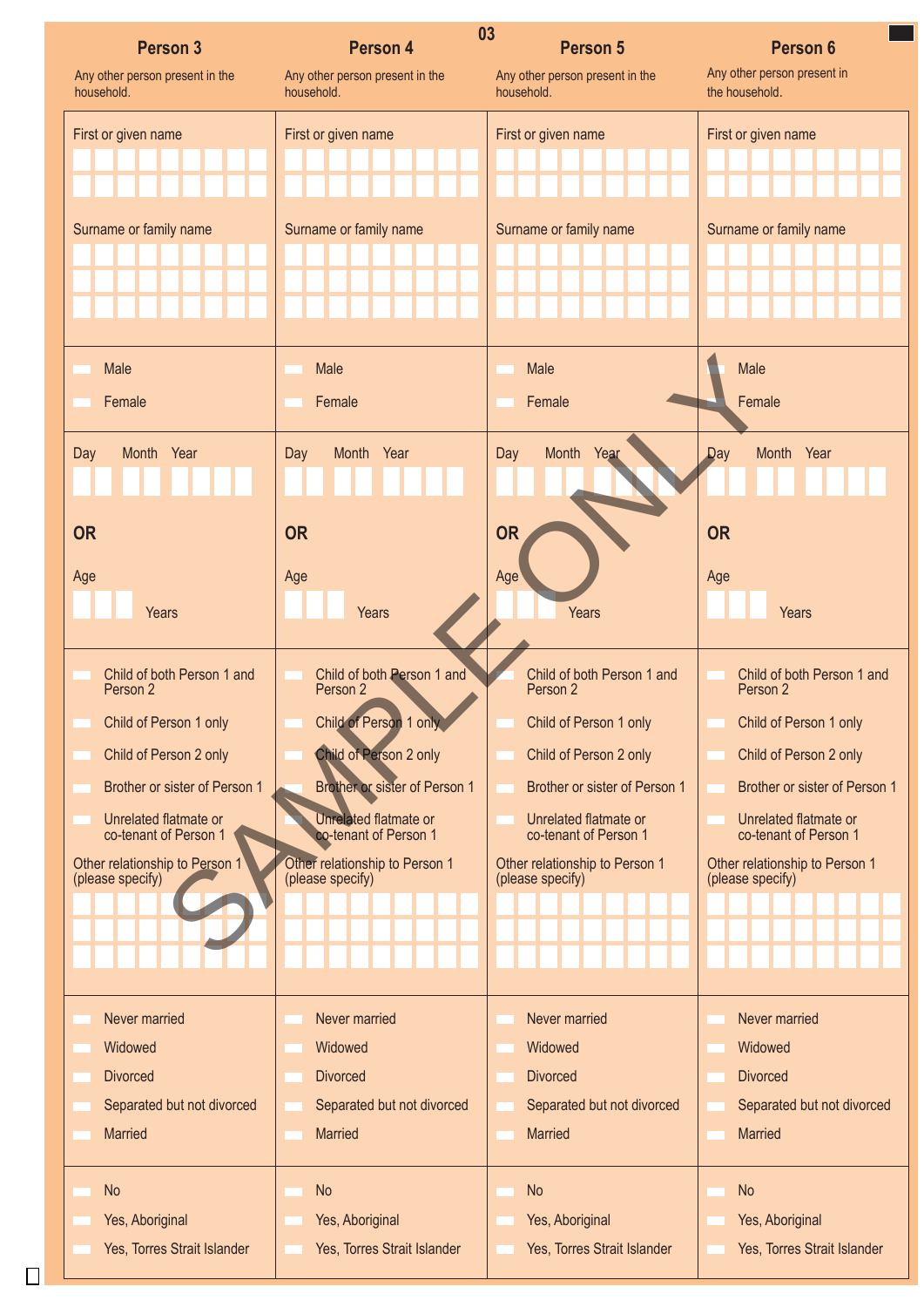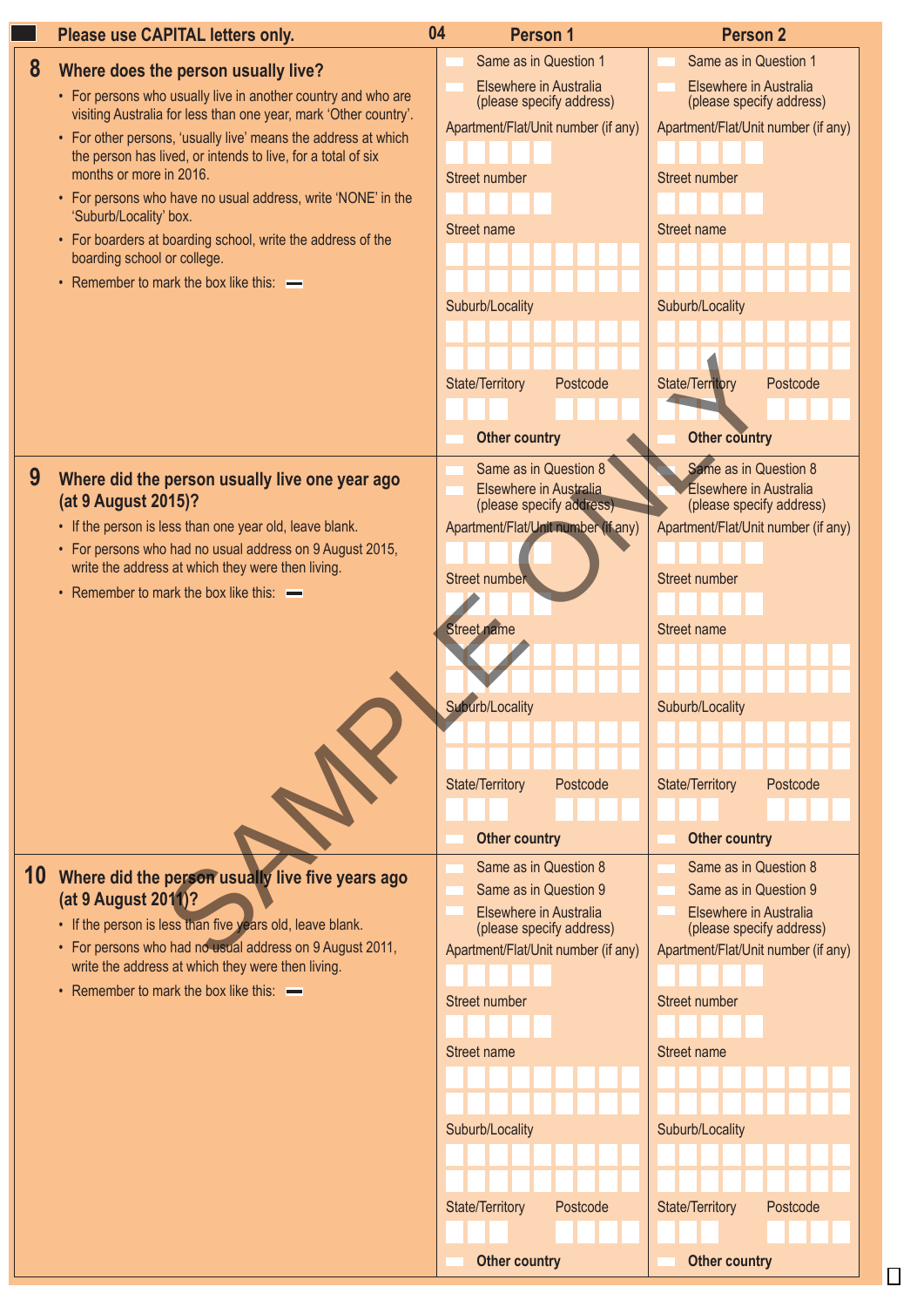| <b>Person 3</b>                                                 |                                    | Person 4                                                        | 05                     | Person 5                                                        | Person 6                                                        |          |
|-----------------------------------------------------------------|------------------------------------|-----------------------------------------------------------------|------------------------|-----------------------------------------------------------------|-----------------------------------------------------------------|----------|
| Same as in Question 1                                           |                                    | Same as in Question 1                                           |                        | Same as in Question 1                                           | Same as in Question 1                                           |          |
| Elsewhere in Australia<br>(please specify address)              |                                    | Elsewhere in Australia<br>(please specify address)              |                        | Elsewhere in Australia<br>(please specify address)              | Elsewhere in Australia<br>(please specify address)              |          |
| Apartment/Flat/Unit number (if any)                             |                                    | Apartment/Flat/Unit number (if any)                             |                        | Apartment/Flat/Unit number (if any)                             | Apartment/Flat/Unit number (if any)                             |          |
|                                                                 |                                    |                                                                 |                        |                                                                 |                                                                 |          |
| Street number                                                   | Street number                      |                                                                 | Street number          |                                                                 | Street number                                                   |          |
|                                                                 |                                    |                                                                 |                        |                                                                 |                                                                 |          |
| Street name                                                     | Street name                        |                                                                 | Street name            |                                                                 | Street name                                                     |          |
|                                                                 |                                    |                                                                 |                        |                                                                 |                                                                 |          |
|                                                                 |                                    |                                                                 |                        |                                                                 |                                                                 |          |
| Suburb/Locality                                                 |                                    | Suburb/Locality                                                 | Suburb/Locality        |                                                                 | Suburb/Locality                                                 |          |
|                                                                 |                                    |                                                                 |                        |                                                                 |                                                                 |          |
|                                                                 |                                    |                                                                 |                        |                                                                 |                                                                 |          |
| State/Territory                                                 | Postcode<br>State/Territory        | Postcode                                                        | State/Territory        | Postcode                                                        | <b>State/Territory</b>                                          | Postcode |
|                                                                 |                                    |                                                                 |                        |                                                                 |                                                                 |          |
| <b>Other country</b>                                            |                                    | <b>Other country</b>                                            |                        | Other country                                                   | Other country                                                   |          |
| Same as in Question 8                                           |                                    | Same as in Question 8                                           |                        | Same as in Question 8                                           | Same as in Question 8                                           |          |
| Elsewhere in Australia<br>(please specify address)              |                                    | Elsewhere in Australia<br>(please specify address)              |                        | Elsewhere in Australia<br>(please specify address)              | Elsewhere in Australia<br>(please specify address)              |          |
| Apartment/Flat/Unit number (if any)                             |                                    | Apartment/Flat/Unit number (if any)                             |                        | Apartment/Flat/Unit number (if any)                             | Apartment/Flat/Unit number (if any)                             |          |
|                                                                 |                                    |                                                                 |                        |                                                                 |                                                                 |          |
| Street number                                                   | Street number                      |                                                                 | Street number          |                                                                 | Street number                                                   |          |
|                                                                 |                                    |                                                                 |                        |                                                                 |                                                                 |          |
| Street name                                                     | Street name                        |                                                                 | Street name            |                                                                 | Street name                                                     |          |
|                                                                 |                                    |                                                                 |                        |                                                                 |                                                                 |          |
|                                                                 |                                    |                                                                 |                        |                                                                 |                                                                 |          |
| Suburb/Locality                                                 |                                    | Suburb/Locality                                                 | Suburb/Locality        |                                                                 | Suburb/Locality                                                 |          |
|                                                                 |                                    |                                                                 |                        |                                                                 |                                                                 |          |
|                                                                 |                                    |                                                                 |                        |                                                                 |                                                                 |          |
| State/Territory                                                 | Postcode                           | State/Territory<br>Postcode                                     | <b>State/Territory</b> | Postcode                                                        | State/Territory                                                 | Postcode |
|                                                                 |                                    |                                                                 |                        |                                                                 |                                                                 |          |
| <b>Other country</b>                                            |                                    | <b>Other country</b>                                            |                        | <b>Other country</b>                                            | <b>Other country</b>                                            |          |
| Same as in Question 8                                           |                                    | Same as in Question 8                                           |                        | Same as in Question 8                                           | Same as in Question 8                                           |          |
| Same as in Question 9                                           |                                    | Same as in Question 9                                           |                        | Same as in Question 9                                           | Same as in Question 9                                           |          |
| Elsewhere in Australia                                          |                                    | Elsewhere in Australia                                          |                        | Elsewhere in Australia                                          | Elsewhere in Australia                                          |          |
| (please specify address)<br>Apartment/Flat/Unit number (if any) |                                    | (please specify address)<br>Apartment/Flat/Unit number (if any) |                        | (please specify address)<br>Apartment/Flat/Unit number (if any) | (please specify address)<br>Apartment/Flat/Unit number (if any) |          |
|                                                                 |                                    |                                                                 |                        |                                                                 |                                                                 |          |
| Street number                                                   | Street number                      |                                                                 | Street number          |                                                                 | Street number                                                   |          |
|                                                                 |                                    |                                                                 |                        |                                                                 |                                                                 |          |
| Street name                                                     | Street name                        |                                                                 | Street name            |                                                                 | Street name                                                     |          |
|                                                                 |                                    |                                                                 |                        |                                                                 |                                                                 |          |
|                                                                 |                                    |                                                                 |                        |                                                                 |                                                                 |          |
|                                                                 |                                    |                                                                 |                        |                                                                 |                                                                 |          |
| Suburb/Locality                                                 |                                    | Suburb/Locality                                                 | Suburb/Locality        |                                                                 | Suburb/Locality                                                 |          |
|                                                                 |                                    |                                                                 |                        |                                                                 |                                                                 |          |
|                                                                 |                                    |                                                                 |                        |                                                                 |                                                                 |          |
| <b>State/Territory</b>                                          | <b>State/Territory</b><br>Postcode | Postcode                                                        | State/Territory        | Postcode                                                        | State/Territory                                                 | Postcode |
| <b>Other country</b>                                            |                                    | <b>Other country</b>                                            |                        | <b>Other country</b>                                            | <b>Other country</b>                                            |          |
|                                                                 |                                    |                                                                 |                        |                                                                 |                                                                 |          |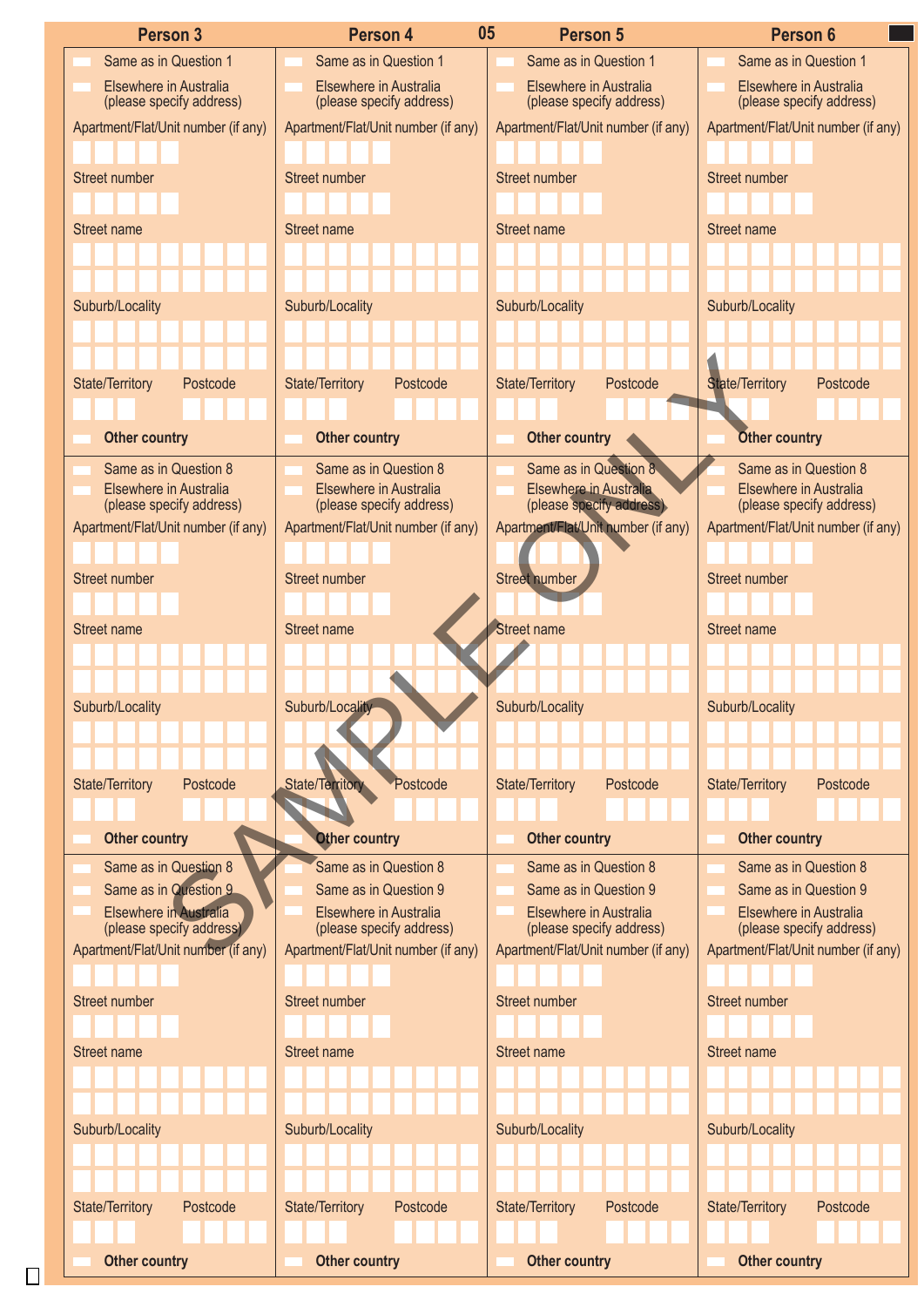| Please use CAPITAL letters only.                                                               | 06<br>Person 1                             | <b>Person 2</b>                            |  |
|------------------------------------------------------------------------------------------------|--------------------------------------------|--------------------------------------------|--|
| 11 Is the person an Australian citizen?                                                        | Yes, Australian citizen                    | Yes, Australian citizen                    |  |
|                                                                                                | No                                         | No                                         |  |
|                                                                                                |                                            |                                            |  |
| 12 In which country was the person born?                                                       | Australia ▶ Go to 14                       | Australia ▶ Go to 14                       |  |
| • Remember to mark the box like this: -                                                        | England                                    | England                                    |  |
|                                                                                                | New Zealand                                | New Zealand                                |  |
|                                                                                                | India                                      | India                                      |  |
|                                                                                                | Italy                                      | Italy                                      |  |
|                                                                                                | Vietnam                                    | Vietnam                                    |  |
|                                                                                                | Philippines                                | Philippines                                |  |
|                                                                                                | Other (please specify)                     | Other (please specify)                     |  |
|                                                                                                |                                            |                                            |  |
|                                                                                                |                                            |                                            |  |
|                                                                                                |                                            |                                            |  |
|                                                                                                |                                            |                                            |  |
|                                                                                                |                                            |                                            |  |
| 13 In what year did the person first arrive in Australia<br>to live here for one year or more? | Year                                       | Year                                       |  |
|                                                                                                |                                            |                                            |  |
| • For example, for arrival in 1987 write: 1 9 8 7                                              | Will be in Australia less<br>than one year | Will be in Australia less<br>than one year |  |
|                                                                                                |                                            |                                            |  |
| 14 In which country was the person's father                                                    | Australia                                  | Australia                                  |  |
| born?                                                                                          | Other (please specify)                     | Other (please specify)                     |  |
|                                                                                                |                                            |                                            |  |
|                                                                                                |                                            |                                            |  |
|                                                                                                |                                            |                                            |  |
|                                                                                                |                                            |                                            |  |
|                                                                                                |                                            |                                            |  |
| 15 In which country was the person's mother                                                    | Australia                                  | Australia                                  |  |
| born?                                                                                          | Other (please specify)                     | Other (please specify)                     |  |
|                                                                                                |                                            |                                            |  |
|                                                                                                |                                            |                                            |  |
|                                                                                                |                                            |                                            |  |
|                                                                                                |                                            |                                            |  |
| 16 Does the person speak a language other than                                                 | No, English only $\triangleright$ Go to 18 | No, English only $\triangleright$ Go to 18 |  |
| <b>English at home?</b>                                                                        | Yes, Mandarin                              | Yes, Mandarin                              |  |
| • Mark one box only.                                                                           | Yes, Italian                               | Yes, Italian                               |  |
| • If more than one language other than English, write the one                                  | Yes, Arabic                                | Yes, Arabic                                |  |
| that is spoken most often.                                                                     |                                            |                                            |  |
| • Remember to mark the box like this: -                                                        | Yes, Cantonese                             | Yes, Cantonese                             |  |
|                                                                                                | Yes, Greek                                 | Yes, Greek                                 |  |
|                                                                                                | Yes, Vietnamese                            | Yes, Vietnamese                            |  |
|                                                                                                | Yes, other (please specify)                | Yes, other (please specify)                |  |
|                                                                                                |                                            |                                            |  |
|                                                                                                |                                            |                                            |  |
|                                                                                                |                                            |                                            |  |
|                                                                                                |                                            |                                            |  |
| 17 How well does the person speak English?                                                     |                                            |                                            |  |
|                                                                                                | Very well                                  | Very well                                  |  |
| • Remember to mark the box like this: -                                                        | Well                                       | Well                                       |  |
|                                                                                                | Not well                                   | Not well                                   |  |
|                                                                                                | Not at all                                 | Not at all                                 |  |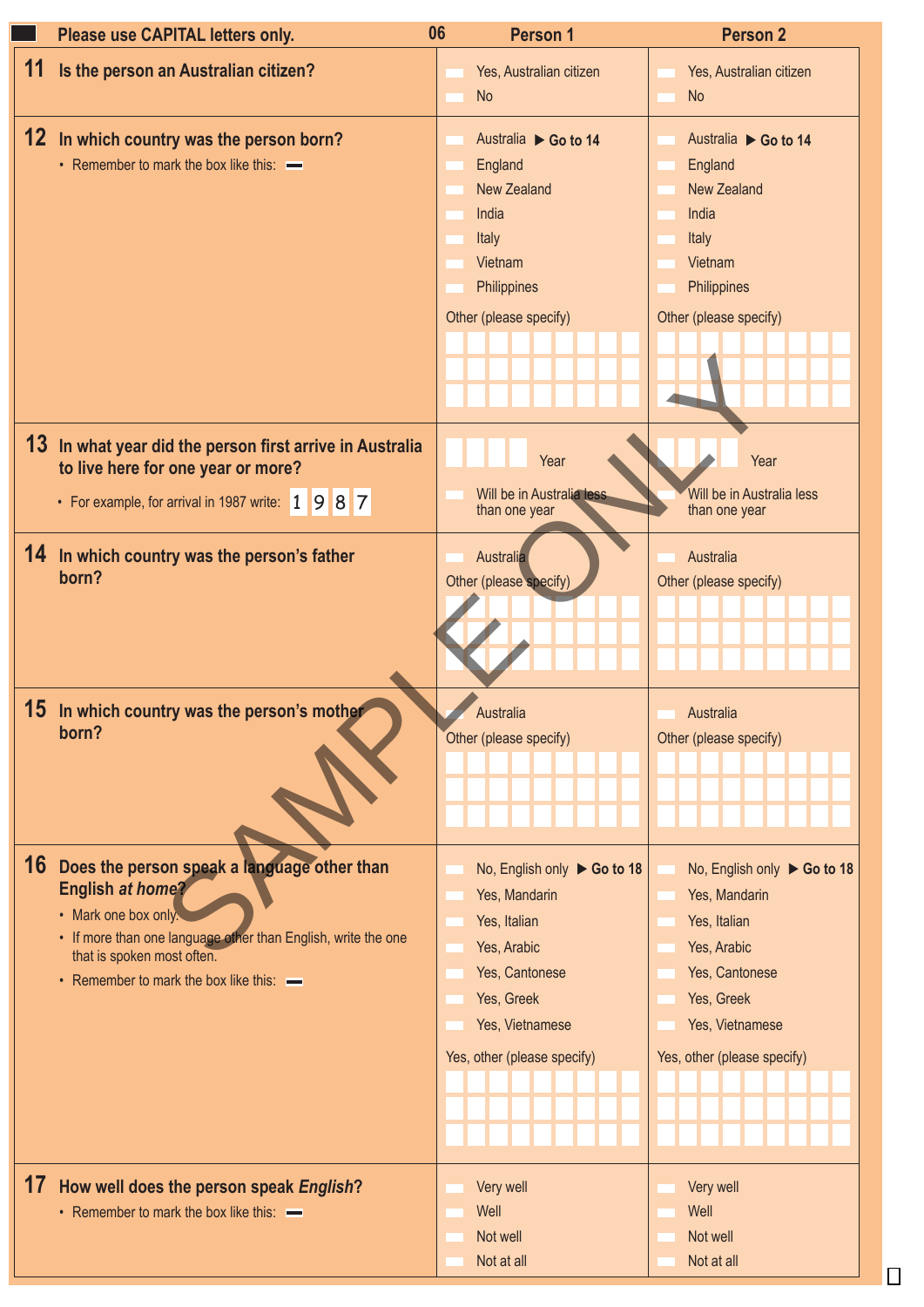| Person 3                    | Person 4                    | 07<br>Person 5                             | Person 6                                     |
|-----------------------------|-----------------------------|--------------------------------------------|----------------------------------------------|
| Yes, Australian citizen     | Yes, Australian citizen     | Yes, Australian citizen                    | Yes, Australian citizen                      |
| No                          | No                          | No                                         | No                                           |
|                             |                             |                                            |                                              |
| Australia ▶ Go to 14        | Australia ▶ Go to 14        | Australia ▶ Go to 14                       | Australia ▶ Go to 14                         |
| England                     | England                     | England                                    | England                                      |
| New Zealand                 | New Zealand                 | New Zealand                                | New Zealand                                  |
| India                       | India                       | India                                      | India                                        |
| Italy                       | Italy                       | Italy                                      | Italy                                        |
| Vietnam                     | Vietnam                     | Vietnam                                    | Vietnam                                      |
| Philippines                 | Philippines                 | Philippines                                | Philippines                                  |
| Other (please specify)      | Other (please specify)      | Other (please specify)                     | Other (please specify)                       |
|                             |                             |                                            |                                              |
|                             |                             |                                            |                                              |
|                             |                             |                                            |                                              |
|                             |                             |                                            |                                              |
|                             |                             |                                            |                                              |
| Year                        | Year                        | Year                                       | Year                                         |
| Will be in Australia less   | Will be in Australia less   |                                            | Will be in Australia less                    |
| than one year               | than one year               | Will be in Australia less<br>than one year | than one year                                |
|                             |                             |                                            |                                              |
| Australia                   | Australia                   | Australia                                  | Australia                                    |
| Other (please specify)      | Other (please specify)      | Other (please specify)                     | Other (please specify)                       |
|                             |                             |                                            |                                              |
|                             |                             |                                            |                                              |
|                             |                             |                                            |                                              |
|                             |                             |                                            |                                              |
|                             |                             |                                            |                                              |
|                             |                             |                                            |                                              |
| Australia                   | Australia                   | Australia                                  | Australia                                    |
| Other (please specify)      | Other (please specify)      | Other (please specify)                     | Other (please specify)                       |
|                             |                             |                                            |                                              |
|                             |                             |                                            |                                              |
|                             |                             |                                            |                                              |
|                             |                             |                                            |                                              |
| No, English only Co to 18   | No, English only ▶ Go to 18 | No, English only $\triangleright$ Go to 18 |                                              |
| Yes, Mandarin               | Yes, Mandarin               | Yes, Mandarin                              | No, English only ▶ Go to 18<br>Yes, Mandarin |
| Yes, Italian                | Yes, Italian                | Yes, Italian                               | Yes, Italian                                 |
| Yes, Arabic                 | Yes, Arabic                 | Yes, Arabic                                | Yes, Arabic                                  |
| Yes, Cantonese              | Yes, Cantonese              | Yes, Cantonese                             | Yes, Cantonese                               |
| Yes, Greek                  | Yes, Greek                  | Yes, Greek                                 | Yes, Greek                                   |
| Yes, Vietnamese             | Yes, Vietnamese             | Yes, Vietnamese                            | Yes, Vietnamese                              |
|                             |                             |                                            |                                              |
| Yes, other (please specify) | Yes, other (please specify) | Yes, other (please specify)                | Yes, other (please specify)                  |
|                             |                             |                                            |                                              |
|                             |                             |                                            |                                              |
|                             |                             |                                            |                                              |
|                             |                             |                                            |                                              |
| Very well                   | Very well                   | Very well                                  | Very well                                    |
| Well                        | Well                        | Well                                       | Well                                         |
| Not well<br>Not at all      | Not well<br>Not at all      | Not well<br>Not at all                     | Not well<br>Not at all                       |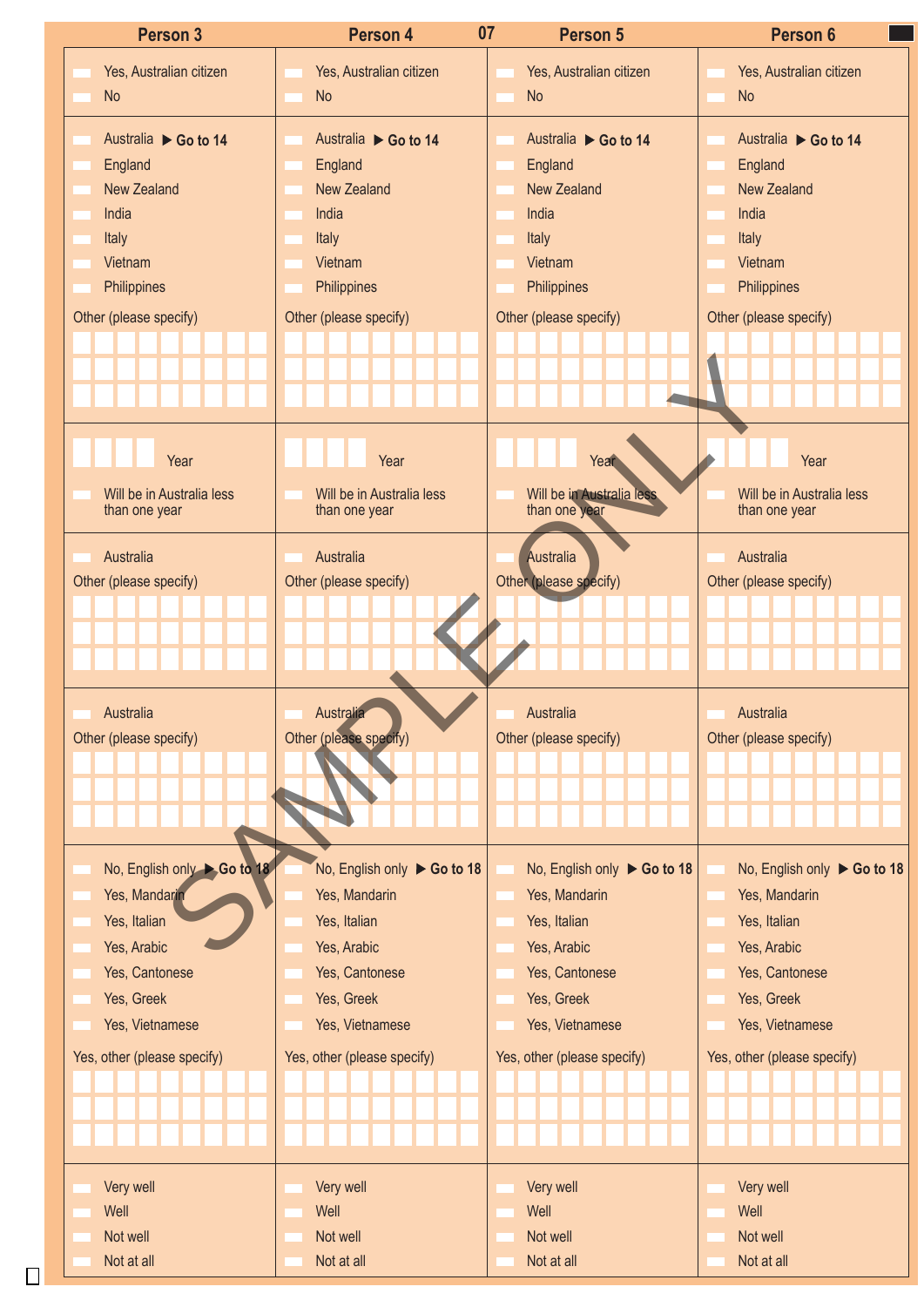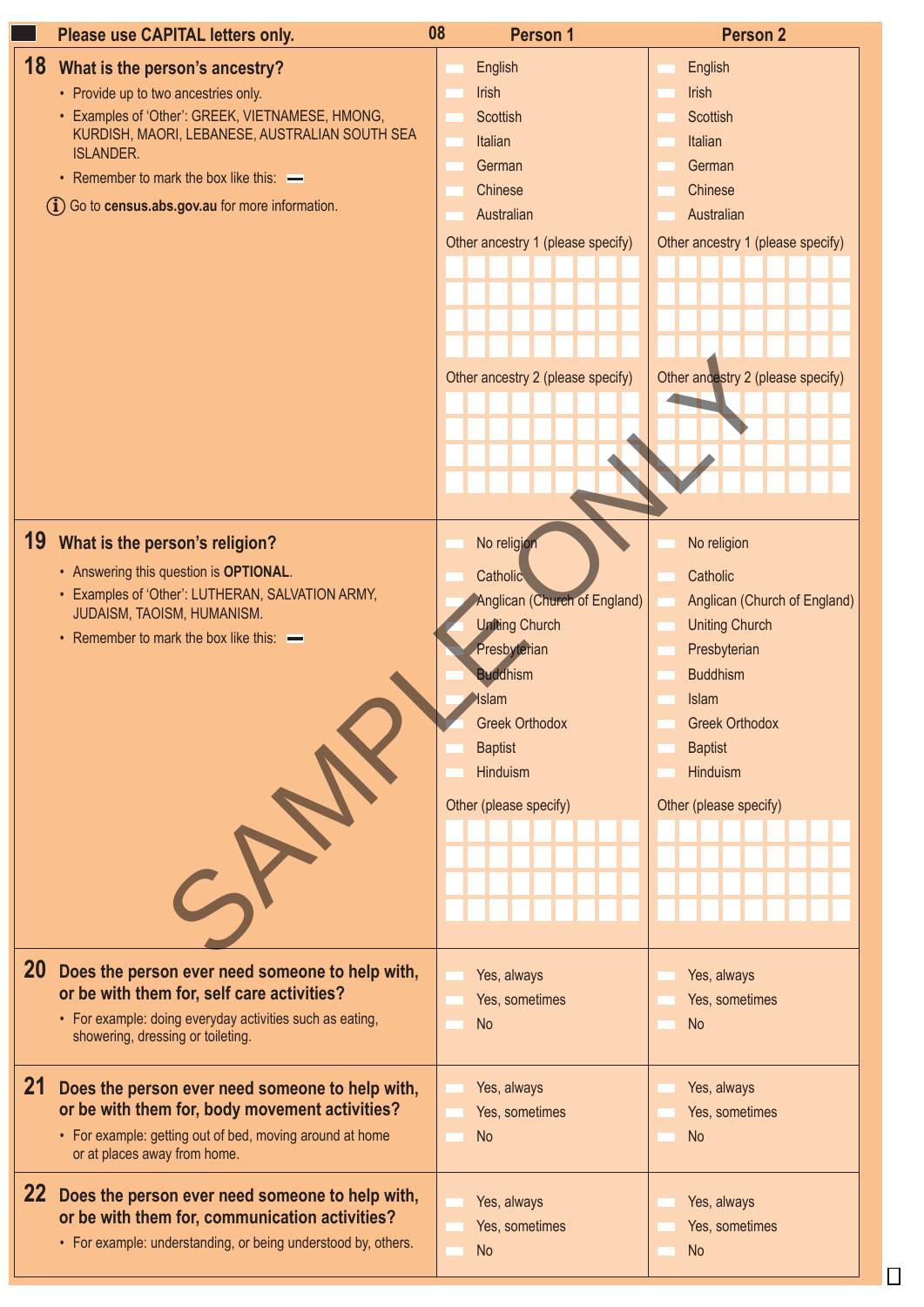| Person 3                          | Person 4                          | 09<br>Person 5                    | Person 6                          |
|-----------------------------------|-----------------------------------|-----------------------------------|-----------------------------------|
| English                           | English                           | English                           | English                           |
| Irish                             | Irish                             | Irish                             | Irish                             |
| Scottish                          | Scottish                          | Scottish                          | Scottish                          |
| Italian                           | Italian                           | Italian                           | Italian                           |
| German                            | German                            | German                            | German                            |
| Chinese                           | Chinese                           | Chinese                           | Chinese                           |
| Australian                        | Australian                        | Australian                        | Australian                        |
|                                   |                                   |                                   |                                   |
| Other ancestry 1 (please specify) | Other ancestry 1 (please specify) | Other ancestry 1 (please specify) | Other ancestry 1 (please specify) |
|                                   |                                   |                                   |                                   |
|                                   |                                   |                                   |                                   |
|                                   |                                   |                                   |                                   |
|                                   |                                   |                                   |                                   |
| Other ancestry 2 (please specify) | Other ancestry 2 (please specify) | Other ancestry 2 (please specify) | Other ancestry 2 (please specify) |
|                                   |                                   |                                   |                                   |
|                                   |                                   |                                   |                                   |
|                                   |                                   |                                   |                                   |
|                                   |                                   |                                   |                                   |
|                                   |                                   |                                   |                                   |
|                                   |                                   |                                   |                                   |
| No religion                       | No religion                       | No religion                       | No religion                       |
| Catholic                          | Catholic                          | Catholic                          | Catholic                          |
| Anglican (Church of England)      | Anglican (Church of England)      | Anglican (Church of England)      | Anglican (Church of England)      |
| <b>Uniting Church</b>             | <b>Uniting Church</b>             | <b>Uniting Church</b>             | <b>Uniting Church</b>             |
| Presbyterian                      | Presbyterian                      | Presbyterian                      | Presbyterian                      |
| <b>Buddhism</b>                   | <b>Buddhism</b>                   | <b>Buddhism</b>                   | <b>Buddhism</b>                   |
| Islam                             | Islam                             | Islam                             | Islam                             |
| <b>Greek Orthodox</b>             | Greek Orthodox<br>V               | <b>Greek Orthodox</b>             | <b>Greek Orthodox</b>             |
|                                   |                                   | <b>Baptist</b>                    | <b>Baptist</b>                    |
| <b>Baptist</b><br>Hinduism        | <b>Baptist</b><br><b>Hinduism</b> | Hinduism                          | Hinduism                          |
|                                   |                                   |                                   |                                   |
| Other (please specify)            | Other (please specify)            | Other (please specify)            | Other (please specify)            |
|                                   |                                   |                                   |                                   |
|                                   |                                   |                                   |                                   |
|                                   |                                   |                                   |                                   |
|                                   |                                   |                                   |                                   |
|                                   |                                   |                                   |                                   |
|                                   |                                   |                                   |                                   |
| Yes, always                       | Yes, always                       | Yes, always                       | Yes, always                       |
| Yes, sometimes                    | Yes, sometimes                    | Yes, sometimes                    | Yes, sometimes                    |
| No                                | <b>No</b>                         | No                                | No                                |
|                                   |                                   |                                   |                                   |
|                                   |                                   |                                   |                                   |
| Yes, always                       | Yes, always                       | Yes, always                       | Yes, always                       |
| Yes, sometimes                    | Yes, sometimes                    | Yes, sometimes                    | Yes, sometimes                    |
| No                                | <b>No</b>                         | No                                | No                                |
|                                   |                                   |                                   |                                   |
| Yes, always                       | Yes, always                       | Yes, always                       | Yes, always                       |
| Yes, sometimes                    | Yes, sometimes                    | Yes, sometimes                    | Yes, sometimes                    |
| No                                | <b>No</b>                         | No                                | No                                |
|                                   |                                   |                                   |                                   |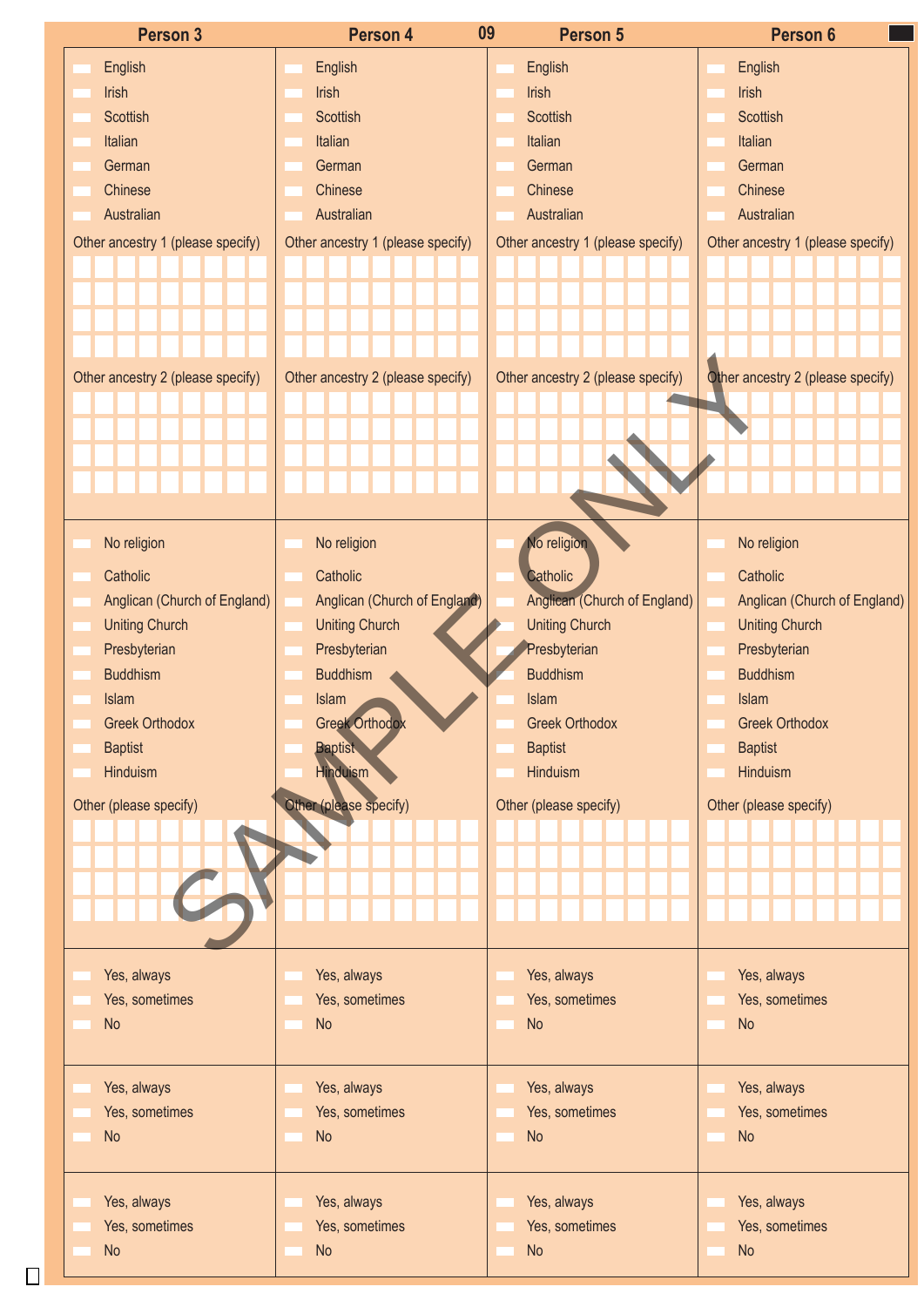| Please use CAPITAL letters only.                                                                                                                                                                                                                                                                                                                                                                        | 10 <sup>°</sup><br><b>Person 1</b>                                                                                                                                                                                                                                                                                                                                                    | <b>Person 2</b>                                                                                                                                                                                                                                                                                                                                                                              |
|---------------------------------------------------------------------------------------------------------------------------------------------------------------------------------------------------------------------------------------------------------------------------------------------------------------------------------------------------------------------------------------------------------|---------------------------------------------------------------------------------------------------------------------------------------------------------------------------------------------------------------------------------------------------------------------------------------------------------------------------------------------------------------------------------------|----------------------------------------------------------------------------------------------------------------------------------------------------------------------------------------------------------------------------------------------------------------------------------------------------------------------------------------------------------------------------------------------|
| <b>23</b><br>What are the reasons for the need for assistance<br>or supervision shown in Questions 20, 21 and 22?<br>• Mark all applicable reasons.<br>• Remember to mark the box like this: —<br>(i) Go to census.abs.gov.au for more information.                                                                                                                                                     | No need for help or<br>supervision<br>Short-term health condition<br>(lasting less than six months)<br>Long-term health condition<br>(lasting six months or more)<br>Disability (lasting six months<br>or more)<br>Old or young age<br>Difficulty with English<br>language<br>Other cause                                                                                             | No need for help or<br>supervision<br>Short-term health condition<br>(lasting less than six months)<br>Long-term health condition<br>(lasting six months or more)<br>Disability (lasting six months<br>or more)<br>Old or young age<br>Difficulty with English<br>language<br>Other cause                                                                                                    |
| 24 Is the person attending a school or any other<br>educational institution?<br>• Include preschool and external or correspondence students.                                                                                                                                                                                                                                                            | No $\triangleright$ Go to 26<br>Yes, full-time student<br>Yes, part-time student                                                                                                                                                                                                                                                                                                      | $No \rightarrow Go$ to 26<br>Yes, full-time student<br>Yes, part-time student                                                                                                                                                                                                                                                                                                                |
| 25 What type of educational institution is the<br>person attending?<br>• Mark one box only.<br>• Include secondary colleges and senior high schools under the<br>'Secondary school' category.<br>• For external or correspondence students, mark the type of<br>institution in which they are enrolled.<br>• Remember to mark the box like this: —<br>(i) Go to census.abs.gov.au for more information. | Preschool<br>Infants/Primary school<br>Government<br>Catholic<br>Other non-government<br>Secondary school<br>Government<br><b>Catholic</b><br>Other non-government<br><b>Tertiary institution</b><br>Technical or further<br>educational institution<br>(including TAFE Colleges)<br>University or other higher<br>educational institution<br><b>Other educational</b><br>institution | Preschool<br><b>Infants/Primary school</b><br>Government<br>Catholic<br>Other non-government<br><b>Secondary school</b><br>Government<br>Catholic<br>Other non-government<br><b>Tertiary institution</b><br>Technical or further<br>educational institution<br>(including TAFE Colleges)<br>University or other higher<br>educational institution<br><b>Other educational</b><br>institution |
| Only continue for persons aged 15 years or more<br>26<br>27 What is the highest year of primary or secondary<br>school the person has completed?<br>• Mark one box only.<br>• For people currently at school, mark the highest year of<br>schooling they have completed, not the year they are currently<br>undertaking.                                                                                | Year 12 or equivalent<br>Year 11 or equivalent<br>Year 10 or equivalent<br>Year 9 or equivalent<br>Year 8 or below                                                                                                                                                                                                                                                                    | Year 12 or equivalent<br>Year 11 or equivalent<br>Year 10 or equivalent<br>Year 9 or equivalent<br>Year 8 or below                                                                                                                                                                                                                                                                           |
| (i) Go to census.abs.gov.au for more information about year<br>equivalents.<br>28 Has the person completed any educational<br>qualification (including a trade certificate)?<br>• Mark one box only.<br>(i) Go to census.abs.gov.au for more information.                                                                                                                                               | Did not go to school<br>$No \triangleright Go$ to 32<br>No, still studying for first<br>qualification ▶ Go to 32<br>Yes, trade certificate/                                                                                                                                                                                                                                           | Did not go to school<br>No $\triangleright$ Go to 32<br>No, still studying for first<br>qualification $\triangleright$ Go to 32<br>Yes, trade certificate/                                                                                                                                                                                                                                   |
|                                                                                                                                                                                                                                                                                                                                                                                                         | apprenticeship<br>Yes, other qualification                                                                                                                                                                                                                                                                                                                                            | apprenticeship<br>Yes, other qualification                                                                                                                                                                                                                                                                                                                                                   |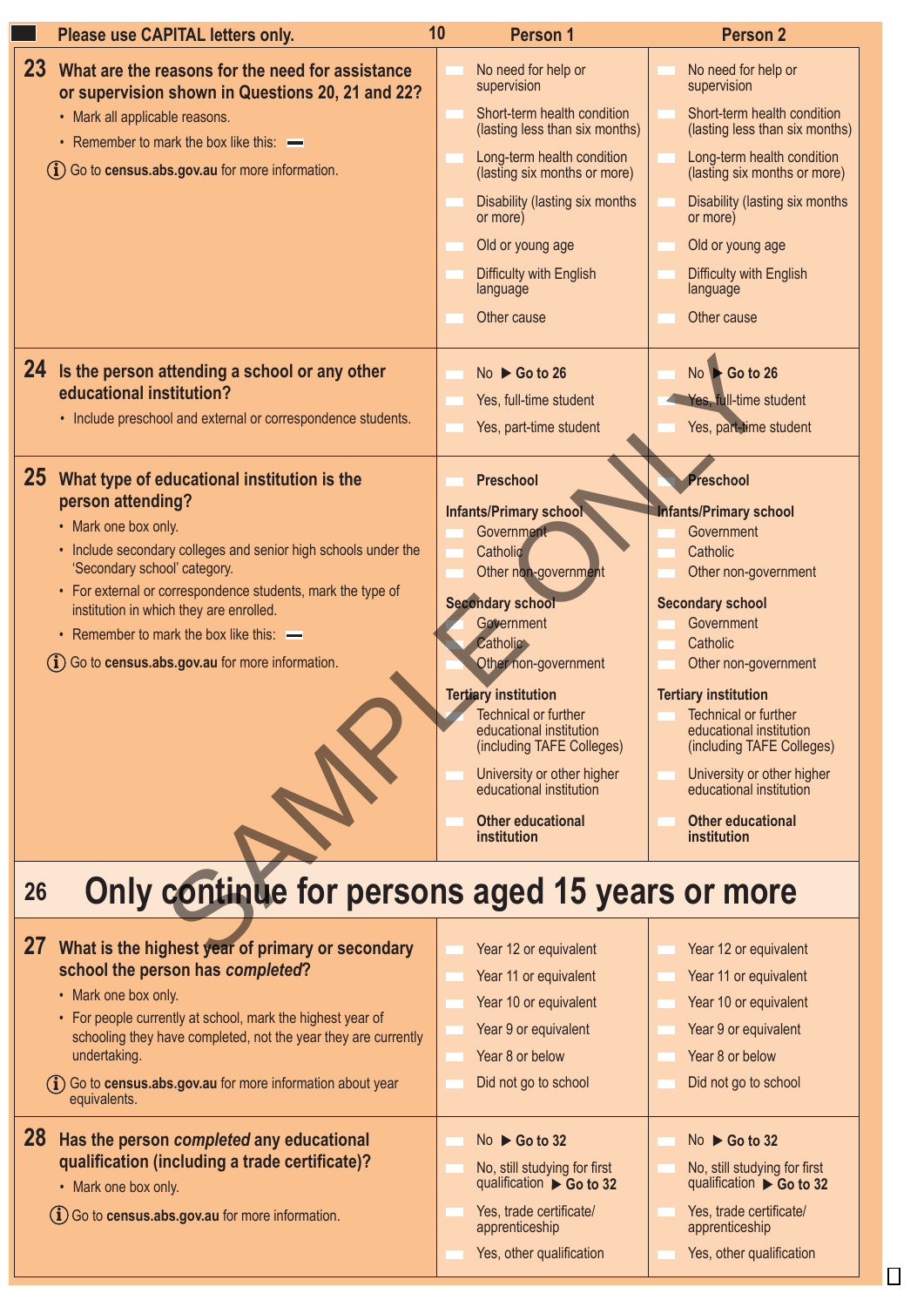| <b>Person 3</b>                                                         | Person 4                                                                | 11<br><b>Person 5</b>                                                              | Person 6                                                      |
|-------------------------------------------------------------------------|-------------------------------------------------------------------------|------------------------------------------------------------------------------------|---------------------------------------------------------------|
| No need for help or<br>supervision                                      | No need for help or<br>supervision                                      | No need for help or<br>supervision                                                 | No need for help or<br>supervision                            |
| Short-term health condition<br>(lasting less than six months)           | Short-term health condition<br>(lasting less than six months)           | Short-term health condition<br>(lasting less than six months)                      | Short-term health condition<br>(lasting less than six months) |
| Long-term health condition<br>(lasting six months or more)              | Long-term health condition<br>(lasting six months or more)              | Long-term health condition<br>(lasting six months or more)                         | Long-term health condition<br>(lasting six months or more)    |
| Disability (lasting six months<br>or more)                              | Disability (lasting six months)<br>or more)                             | Disability (lasting six months<br>or more)                                         | Disability (lasting six months<br>or more)                    |
| Old or young age                                                        | Old or young age                                                        | Old or young age                                                                   | Old or young age                                              |
| Difficulty with English<br>language                                     | Difficulty with English<br>language                                     | Difficulty with English<br>language                                                | Difficulty with English<br>language                           |
| Other cause                                                             | Other cause                                                             | Other cause                                                                        | Other cause                                                   |
| $No \triangleright Go$ to 26                                            | No $\triangleright$ Go to 26                                            | No $\triangleright$ Go to 26                                                       | No $\triangleright$ Go to 26                                  |
| Yes, full-time student                                                  | Yes, full-time student                                                  | Yes, full-time student                                                             | Yes, full-time student                                        |
| Yes, part-time student                                                  | Yes, part-time student                                                  | Yes, part-time student                                                             | Yes, part-time student                                        |
| Preschool                                                               | <b>Preschool</b>                                                        | Preschool                                                                          | Preschool                                                     |
| <b>Infants/Primary school</b>                                           | <b>Infants/Primary school</b>                                           | <b>Infants/Primary school</b>                                                      | <b>Infants/Primary school</b>                                 |
| Government<br>Catholic                                                  | Government<br>Catholic                                                  | Governme<br>Catholic                                                               | Government<br>Catholic                                        |
| Other non-government                                                    | Other non-government                                                    | Other non-government                                                               | Other non-government                                          |
| <b>Secondary school</b>                                                 | <b>Secondary school</b>                                                 | <b>Secondary school</b>                                                            | <b>Secondary school</b>                                       |
| Government                                                              | Government                                                              | Government                                                                         | Government                                                    |
| Catholic                                                                | Catholic                                                                | <b>Catholic</b>                                                                    | Catholic                                                      |
| Other non-government                                                    | Other non-government                                                    | Other non-government                                                               | Other non-government                                          |
| <b>Tertiary institution</b><br>Technical or further                     | <b>Tertiary institution</b><br>Technical or further                     | <b>Tertiary institution</b><br>Technical or further                                | <b>Tertiary institution</b><br>Technical or further           |
| educational institution                                                 | educational institution<br>(including TAFE Colleges)                    | educational institution                                                            | educational institution                                       |
| (including TAFE Colleges)<br>University or other higher                 | University or other higher                                              | (including TAFE Colleges)<br>University or other higher<br>educational institution | (including TAFE Colleges)<br>University or other higher       |
| educational institution<br><b>Other educational</b>                     | educational institution<br><b>Other educational</b>                     | <b>Other educational</b>                                                           | educational institution<br><b>Other educational</b>           |
| institution                                                             | <b>Institution</b>                                                      | institution<br>Only continue for persons aged 15 years or more                     | institution                                                   |
| Year 12 or equivalent                                                   | Year 12 or equivalent                                                   | Year 12 or equivalent                                                              | Year 12 or equivalent                                         |
| Year 11 or equivalent                                                   | Year 11 or equivalent                                                   | Year 11 or equivalent                                                              | Year 11 or equivalent                                         |
| Year 10 or equivalent                                                   | Year 10 or equivalent                                                   | Year 10 or equivalent                                                              | Year 10 or equivalent                                         |
| Year 9 or equivalent                                                    | Year 9 or equivalent                                                    | Year 9 or equivalent                                                               | Year 9 or equivalent                                          |
| Year 8 or below                                                         | Year 8 or below                                                         | Year 8 or below                                                                    | Year 8 or below                                               |
| Did not go to school                                                    | Did not go to school                                                    | Did not go to school                                                               | Did not go to school                                          |
| $No \triangleright Go$ to 32                                            | $No \triangleright Go$ to 32                                            | $No \triangleright Go$ to 32                                                       | $No \triangleright Go$ to 32                                  |
| No, still studying for first<br>qualification $\triangleright$ Go to 32 | No, still studying for first<br>qualification $\triangleright$ Go to 32 | No, still studying for first<br>qualification $\triangleright$ Go to 32            | No, still studying for first<br>qualification ▶ Go to 32      |
| Yes, trade certificate/<br>apprenticeship                               | Yes, trade certificate/<br>apprenticeship                               | Yes, trade certificate/<br>apprenticeship                                          | Yes, trade certificate/<br>apprenticeship                     |
|                                                                         |                                                                         |                                                                                    |                                                               |
| Yes, other qualification                                                | Yes, other qualification                                                | Yes, other qualification                                                           | Yes, other qualification                                      |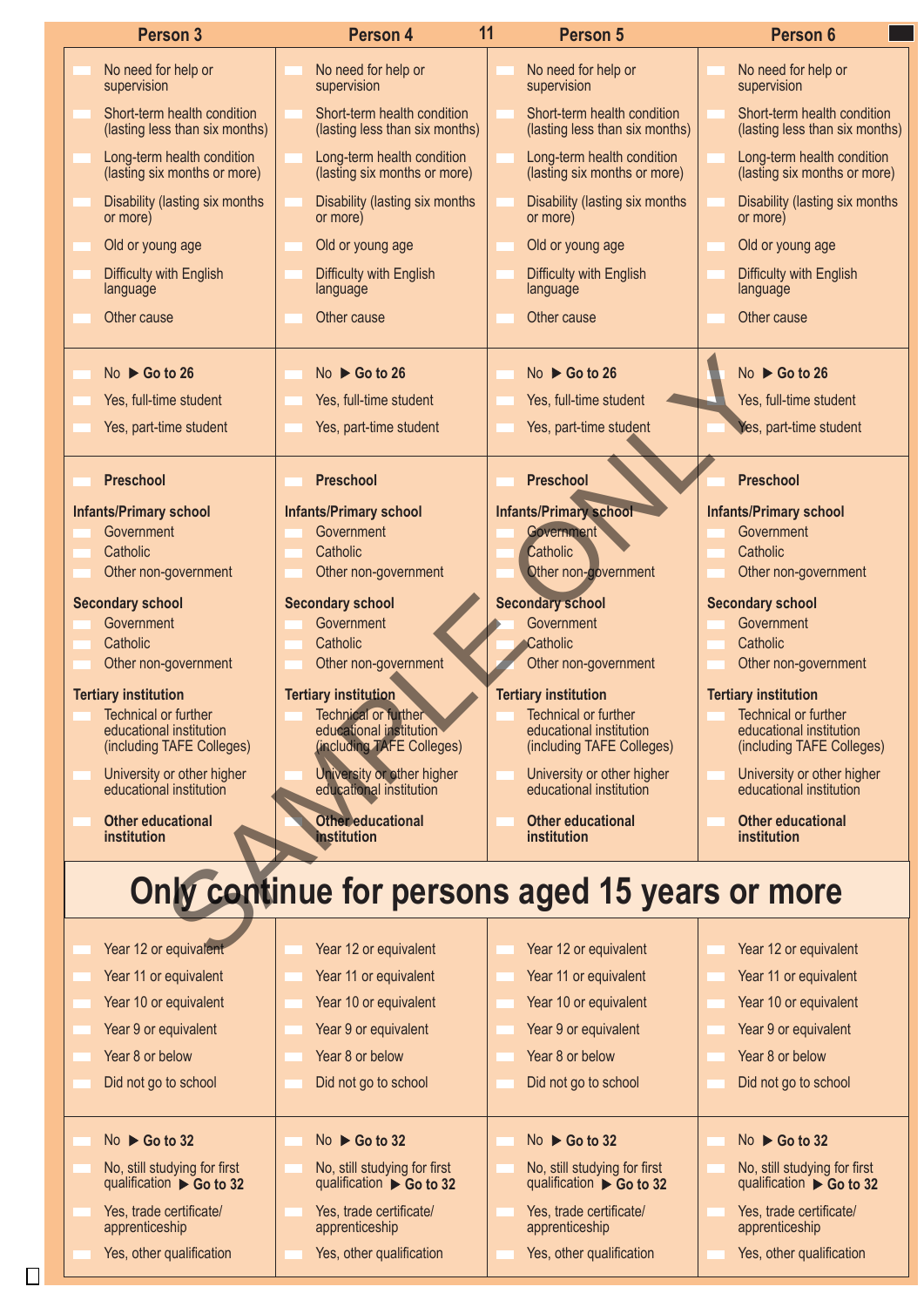|                 | Please use CAPITAL letters only.                                                                                                                                                                                                                                                                                                                                                                                                                                                                                                                                                                                                                                                                                                                                                                                               | 12 | <b>Person 1</b>                                                                                                                                                                                                                                                                                                                                                                                                                                                                                                                                                                   | <b>Person 2</b>                                                                                                                                                                                                                                                                                                                                                                                                                                                                                                                                                                   |
|-----------------|--------------------------------------------------------------------------------------------------------------------------------------------------------------------------------------------------------------------------------------------------------------------------------------------------------------------------------------------------------------------------------------------------------------------------------------------------------------------------------------------------------------------------------------------------------------------------------------------------------------------------------------------------------------------------------------------------------------------------------------------------------------------------------------------------------------------------------|----|-----------------------------------------------------------------------------------------------------------------------------------------------------------------------------------------------------------------------------------------------------------------------------------------------------------------------------------------------------------------------------------------------------------------------------------------------------------------------------------------------------------------------------------------------------------------------------------|-----------------------------------------------------------------------------------------------------------------------------------------------------------------------------------------------------------------------------------------------------------------------------------------------------------------------------------------------------------------------------------------------------------------------------------------------------------------------------------------------------------------------------------------------------------------------------------|
| 29 <sup>°</sup> | What is the level of the <i>highest</i> qualification the<br>person has completed?<br>• For example: TRADE CERTIFICATE, BACHELOR DEGREE,<br>ASSOCIATE DIPLOMA, CERTIFICATE II, ADVANCED<br>DIPLOMA.                                                                                                                                                                                                                                                                                                                                                                                                                                                                                                                                                                                                                            |    | Level of qualification                                                                                                                                                                                                                                                                                                                                                                                                                                                                                                                                                            | Level of qualification                                                                                                                                                                                                                                                                                                                                                                                                                                                                                                                                                            |
|                 | 30 What is the main field of study for the person's<br>highest qualification completed?<br>• For example: PLUMBING, HISTORY, PRIMARY SCHOOL<br>TEACHING, HAIRDRESSING, GREENKEEPING.                                                                                                                                                                                                                                                                                                                                                                                                                                                                                                                                                                                                                                           |    | Field of study                                                                                                                                                                                                                                                                                                                                                                                                                                                                                                                                                                    | Field of study                                                                                                                                                                                                                                                                                                                                                                                                                                                                                                                                                                    |
| 31              | Did the person complete this qualification before<br>1998?<br>• Remember to mark the box like this: -                                                                                                                                                                                                                                                                                                                                                                                                                                                                                                                                                                                                                                                                                                                          |    | Yes, before 1998<br>No, 1998 or later                                                                                                                                                                                                                                                                                                                                                                                                                                                                                                                                             | Yes, before 1998<br>No, 1998 or later                                                                                                                                                                                                                                                                                                                                                                                                                                                                                                                                             |
|                 | 32 For each female, how many babies has she ever<br>given birth to?<br>• Exclude adopted, foster and step children.<br>(i) Go to census.abs.gov.au for more information.                                                                                                                                                                                                                                                                                                                                                                                                                                                                                                                                                                                                                                                       |    | Number of babies<br><b>None</b>                                                                                                                                                                                                                                                                                                                                                                                                                                                                                                                                                   | Number of babies<br>None                                                                                                                                                                                                                                                                                                                                                                                                                                                                                                                                                          |
|                 | 33 What is the total of all income the person<br>usually receives?<br>• Mark one box only.                                                                                                                                                                                                                                                                                                                                                                                                                                                                                                                                                                                                                                                                                                                                     |    | \$3,000 or more per week<br>\$156,000 or more per year<br>\$2,000 - \$2,999 per week<br>\$104,000 - \$155,999 per year                                                                                                                                                                                                                                                                                                                                                                                                                                                            | \$3,000 or more per week<br>\$156,000 or more per year<br>\$2,000 - \$2,999 per week<br>\$104,000 - \$155,999 per year                                                                                                                                                                                                                                                                                                                                                                                                                                                            |
|                 | • Do not deduct: tax, superannuation contributions, amounts<br>salary sacrificed, or any other automatic deductions.<br>$\cdot$ Include:<br><b>Wages and salaries</b><br>- Regular overtime<br>- Commissions and bonuses<br>Government pensions, benefits and allowances<br>- Age pension<br>Youth and student<br>- Family tax benefit<br>allowances<br>- Parenting payment<br>Carer allowance<br>- Disability support pension<br>- Any other government<br>- Newstart allowance<br>pension/allowance<br><b>Profit or loss from</b><br>- Unincorporated business/farm (e.g. sole traders,<br>partnerships)<br>- Rental properties<br><b>Other income</b><br>- Income from<br>- Interest<br>- Dividends from shares<br>superannuation<br>- Private pensions<br>- Workers' compensation<br>- Child support<br>- Any other income |    | \$1,750 - \$1,999 per week<br>\$91,000 - \$103,999 per year<br>\$1,500 - \$1,749 per week<br>\$78,000 - \$90,999 per year<br>\$1,250 - \$1,499 per week<br>\$65,000 - \$77,999 per year<br>\$1,000 - \$1,249 per week<br>\$52,000 - \$64,999 per year<br>\$800 - \$999 per week<br>\$41,600 - \$51,999 per year<br>\$650 - \$799 per week<br>\$33,800 - \$41,599 per year<br>\$500 - \$649 per week<br>\$26,000 - \$33,799 per year<br>\$400 - \$499 per week<br>\$20,800 - \$25,999 per year<br>\$300 - \$399 per week<br>\$15,600 - \$20,799 per year<br>\$150 - \$299 per week | \$1,750 - \$1,999 per week<br>\$91,000 - \$103,999 per year<br>\$1,500 - \$1,749 per week<br>\$78,000 - \$90,999 per year<br>\$1,250 - \$1,499 per week<br>\$65,000 - \$77,999 per year<br>\$1,000 - \$1,249 per week<br>\$52,000 - \$64,999 per year<br>\$800 - \$999 per week<br>\$41,600 - \$51,999 per year<br>\$650 - \$799 per week<br>\$33,800 - \$41,599 per year<br>\$500 - \$649 per week<br>\$26,000 - \$33,799 per year<br>\$400 - \$499 per week<br>\$20,800 - \$25,999 per year<br>\$300 - \$399 per week<br>\$15,600 - \$20,799 per year<br>\$150 - \$299 per week |
|                 | • Information from this question provides an indication of living<br>standards in different areas.<br>$(i)$ Go to census.abs.gov.au for more information.                                                                                                                                                                                                                                                                                                                                                                                                                                                                                                                                                                                                                                                                      |    | \$7,800 - \$15,599 per year<br>\$1 - \$149 per week<br>\$1 - \$7,799 per year<br>Nil income<br>Negative income                                                                                                                                                                                                                                                                                                                                                                                                                                                                    | \$7,800 - \$15,599 per year<br>\$1 - \$149 per week<br>\$1 - \$7,799 per year<br>Nil income<br>Negative income                                                                                                                                                                                                                                                                                                                                                                                                                                                                    |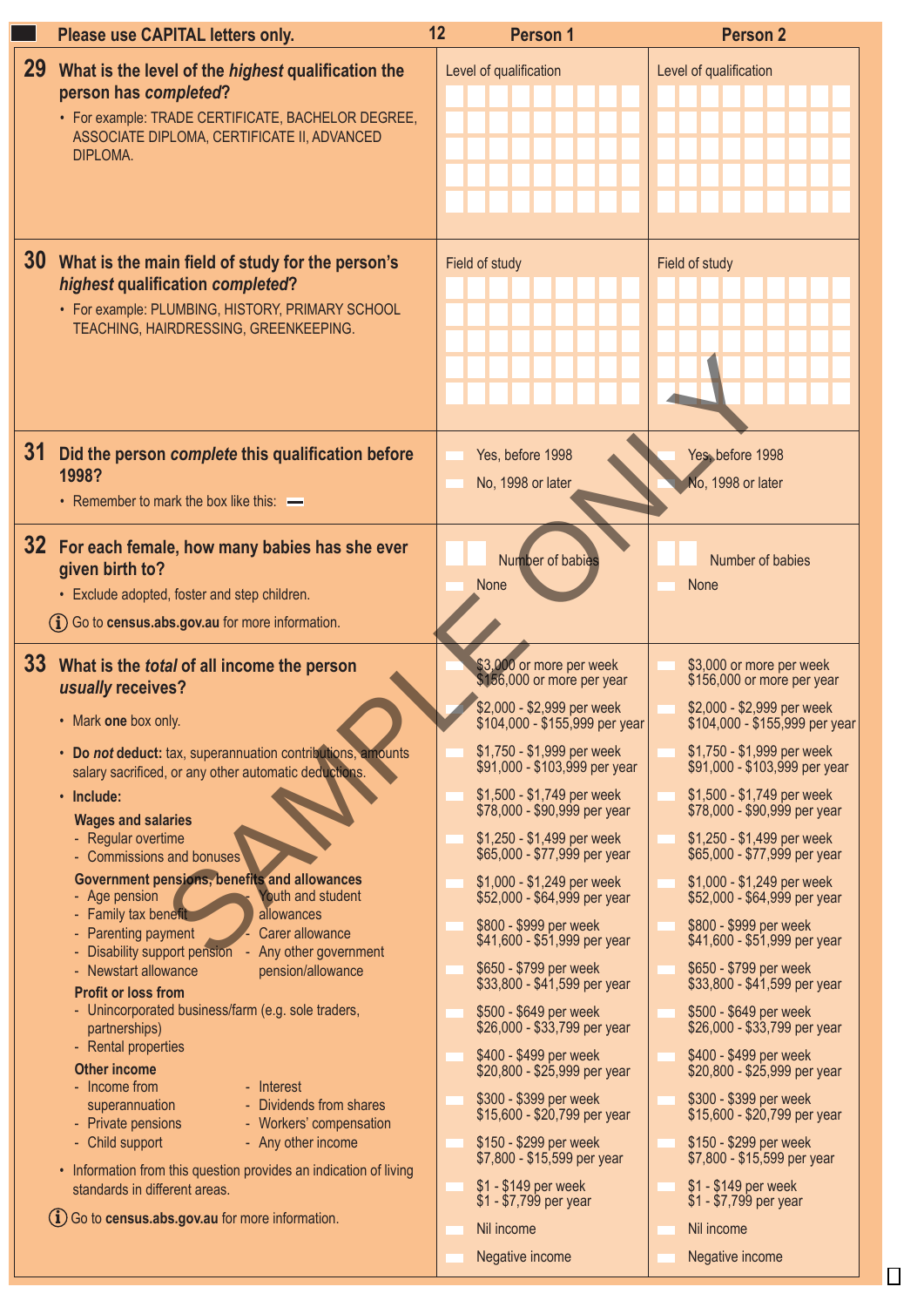| Level of qualification<br>Level of qualification<br>Level of qualification<br>Field of study<br>Field of study<br>Field of study<br>Yes, before 1998<br>Yes, before 1998<br>Yes, before 1998<br>No, 1998 or later<br>No, 1998 or later<br>No, 1998 or later | Level of qualification<br>Field of study<br>Yes, before 1998               |
|-------------------------------------------------------------------------------------------------------------------------------------------------------------------------------------------------------------------------------------------------------------|----------------------------------------------------------------------------|
|                                                                                                                                                                                                                                                             |                                                                            |
|                                                                                                                                                                                                                                                             |                                                                            |
|                                                                                                                                                                                                                                                             |                                                                            |
|                                                                                                                                                                                                                                                             |                                                                            |
|                                                                                                                                                                                                                                                             |                                                                            |
|                                                                                                                                                                                                                                                             |                                                                            |
|                                                                                                                                                                                                                                                             |                                                                            |
|                                                                                                                                                                                                                                                             |                                                                            |
|                                                                                                                                                                                                                                                             |                                                                            |
|                                                                                                                                                                                                                                                             |                                                                            |
|                                                                                                                                                                                                                                                             |                                                                            |
|                                                                                                                                                                                                                                                             |                                                                            |
|                                                                                                                                                                                                                                                             |                                                                            |
|                                                                                                                                                                                                                                                             | No, 1998 or later                                                          |
|                                                                                                                                                                                                                                                             |                                                                            |
|                                                                                                                                                                                                                                                             |                                                                            |
| Number of babies<br>Number of babies<br>Number of babies                                                                                                                                                                                                    | Number of babies<br>None                                                   |
| None<br>None                                                                                                                                                                                                                                                |                                                                            |
|                                                                                                                                                                                                                                                             |                                                                            |
| \$3,000 or more per week<br>\$156,000 or more per year<br>\$3,000 or more per week<br>\$156,000 or more per year<br>\$3,000 or more per week<br>\$156,000 or more per year                                                                                  | \$3,000 or more per week                                                   |
| \$2,000 - \$2,999 per week<br>\$2,000 - \$2,999 per week                                                                                                                                                                                                    | \$156,000 or more per year<br>\$2,000 - \$2,999 per week                   |
| \$2,000 - \$2,999 per week<br>\$104,000 - \$155,999 per year<br>\$104,000 - \$155,999 per year<br>\$104,000 - \$155,999 per year                                                                                                                            | \$104,000 - \$155,999 per year                                             |
| \$1,750 - \$1,999 per week<br>\$91,000 - \$103,999 per year<br>\$1,750 - \$1,999 per week<br>\$1,750 - \$1,999 per week<br>\$91,000 - \$103,999 per year<br>\$91,000 - \$103,999 per year                                                                   | \$1,750 - \$1,999 per week<br>$$91,000 - $103,999$ per year                |
| \$1,500 - \$1,749 per week<br>\$78,000 - \$90,999 per year<br>\$1,500 - \$1,749 per week<br>\$1,500 - \$1,749 per week                                                                                                                                      | \$1,500 - \$1,749 per week                                                 |
| \$78,000 - \$90,999 per year<br>\$78,000 - \$90,999 per year<br>\$1,250 - \$1,499 per week<br>\$1,250 - \$1,499 per week<br>\$1,250 - \$1,499 per week                                                                                                      | \$78,000 - \$90,999 per year<br>\$1,250 - \$1,499 per week                 |
| \$65,000 - \$77,999 per year<br>\$65,000 - \$77,999 per year<br>\$65,000 - \$77,999 per year                                                                                                                                                                | \$65,000 - \$77,999 per year                                               |
| $$1,000 - $1,249$ per week<br>\$52,000 - \$64,999 per year<br>\$1,000 - \$1,249 per week<br>\$1,000 - \$1,249 per week<br>$$52,000 - $64,999$ per year<br>\$52,000 - \$64,999 per year                                                                      | \$1,000 - \$1,249 per week<br>\$52,000 - \$64,999 per year                 |
| \$800 - \$999 per week<br>\$800 - \$999 per week<br>\$800 - \$999 per week<br>\$41,600 - \$51,999 per year<br>\$41,600 - \$51,999 per year<br>\$41,600 - \$51,999 per year                                                                                  | \$800 - \$999 per week<br>\$41,600 - \$51,999 per year                     |
| \$650 - \$799 per week<br>\$650 - \$799 per week<br>\$650 - \$799 per week<br>\$33,800 - \$41,599 per year<br>\$33,800 - \$41,599 per year<br>\$33,800 - \$41,599 per year                                                                                  | \$650 - \$799 per week<br>\$33,800 - \$41,599 per year                     |
| \$500 - \$649 per week<br>\$500 - \$649 per week<br>\$500 - \$649 per week                                                                                                                                                                                  | \$500 - \$649 per week                                                     |
| \$26,000 - \$33,799 per year<br>\$26,000 - \$33,799 per year<br>\$26,000 - \$33,799 per year                                                                                                                                                                |                                                                            |
| \$400 - \$499 per week<br>\$400 - \$499 per week<br>\$400 - \$499 per week                                                                                                                                                                                  | \$26,000 - \$33,799 per year<br>\$400 - \$499 per week                     |
| \$20,800 - \$25,999 per year<br>\$20,800 - \$25,999 per year<br>\$20,800 - \$25,999 per year                                                                                                                                                                |                                                                            |
| \$300 - \$399 per week<br>\$300 - \$399 per week<br>\$300 - \$399 per week<br>$$15,600 - $20,799$ per year<br>\$15,600 - \$20,799 per year<br>\$15,600 - \$20,799 per year                                                                                  | \$300 - \$399 per week                                                     |
| \$150 - \$299 per week<br>\$150 - \$299 per week<br>\$150 - \$299 per week<br>\$7,800 - \$15,599 per year<br>\$7,800 - \$15,599 per year<br>\$7,800 - \$15,599 per year                                                                                     | \$150 - \$299 per week<br>\$7,800 - \$15,599 per year                      |
| \$1 - \$149 per week<br>\$1 - \$149 per week<br>$$1 - $149$ per week<br>\$1 - \$7,799 per year<br>\$1 - \$7,799 per year<br>\$1 - \$7,799 per year                                                                                                          | \$1 - \$149 per week<br>\$1 - \$7,799 per year                             |
| Nil income<br>Nil income<br>Nil income                                                                                                                                                                                                                      | \$20,800 - \$25,999 per year<br>\$15,600 - \$20,799 per year<br>Nil income |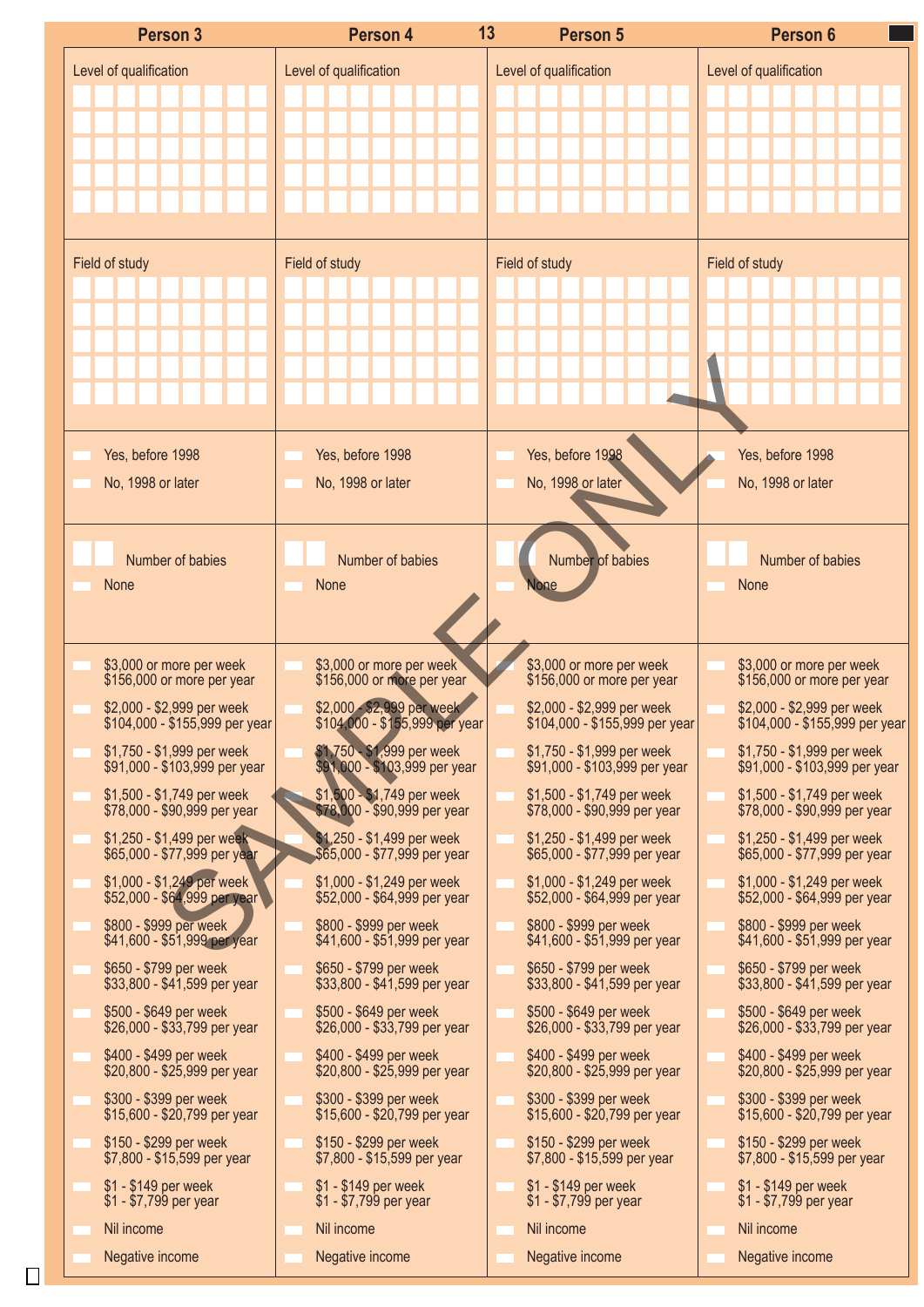|                 | Please use CAPITAL letters only.                                                                                                                                                                                                                                                                                                                                                                                                   | 14                     | Person 1                                                                                                                                                                                                                                                                                                           | <b>Person 2</b>                                                                                                                                                                                                                                                                                     |
|-----------------|------------------------------------------------------------------------------------------------------------------------------------------------------------------------------------------------------------------------------------------------------------------------------------------------------------------------------------------------------------------------------------------------------------------------------------|------------------------|--------------------------------------------------------------------------------------------------------------------------------------------------------------------------------------------------------------------------------------------------------------------------------------------------------------------|-----------------------------------------------------------------------------------------------------------------------------------------------------------------------------------------------------------------------------------------------------------------------------------------------------|
| 34              | Last week, did the person have a job of any kind?<br>• Mark one box only.<br>• A 'job' means any type of work including casual, temporary,<br>part-time or full-time work, if it was for one hour or more.<br>• Remember to mark the box like this: -<br>$(i)$ Go to census.abs.gov.au for more information.                                                                                                                       |                        | Yes, worked for payment<br>or profit<br>Yes, but absent on holidays,<br>on paid leave, on strike, or<br>temporarily stood down<br>Yes, unpaid work in a family<br>business $\triangleright$ Go to 38<br>Yes, other unpaid work<br>$\triangleright$ Go to 46<br>No, did not have a job<br>$\triangleright$ Go to 46 | Yes, worked for payment<br>or profit<br>Yes, but absent on holidays,<br>on paid leave, on strike, or<br>temporarily stood down<br>Yes, unpaid work in a family<br>business ▶ Go to 38<br>Yes, other unpaid work<br>$\triangleright$ Go to 46<br>No, did not have a job<br>$\triangleright$ Go to 46 |
| 35 <sub>1</sub> | In the main job held last week, was the person:<br>• Mark one box only.<br>• If the person had more than one job last week, then 'main job'<br>refers to the job in which the person usually works the<br>most hours.<br>• For all persons conducting their own business, including those<br>with their own incorporated (e.g. Pty Ltd) company, as well as<br>sole traders, partnerships and contractors, mark the<br>second box. |                        | Working for an employer?<br>$\triangleright$ Go to 38<br>Working in own business?<br>$\triangleright$ Go to 36                                                                                                                                                                                                     | Working for an employer?<br>$\triangleright$ Go to 38<br>Working in own business?<br>$\triangleright$ Go to 36                                                                                                                                                                                      |
|                 | 36 Was the person's business:<br>• Mark one box only.<br>• Incorporated means a limited liability company.                                                                                                                                                                                                                                                                                                                         |                        | Unincorporated?<br>Incorporated (e.g. Pty Ltd)?                                                                                                                                                                                                                                                                    | Unincorporated?<br>Incorporated (e.g. Pty Ltd)?                                                                                                                                                                                                                                                     |
| 37              | Does the person's business employ people?<br>• Mark one box only.<br>• Exclude owner/s of the business.                                                                                                                                                                                                                                                                                                                            |                        | No, no employees<br>(other than owner/s)<br>Yes, 1 - 19 employees<br>Yes, 20 or more employees                                                                                                                                                                                                                     | No, no employees<br>(other than owner/s)<br>Yes, 1 - 19 employees<br>Yes, 20 or more employees                                                                                                                                                                                                      |
|                 | 38 In the main job held last week, what was the<br>person's occupation?<br>• Give full title.<br>• For example: REGISTERED AGED CARE NURSE, HOUSE<br>CLEANER, RETAIL SALES ASSISTANT, ORE CRUSHING<br><b>MACHINE OPERATOR.</b><br>• For public servants, write occupation title and level.<br>For example: CUSTOMER SERVICE OFFICER APS5.<br>• For armed services personnel, write rank and occupation.                            | Occupation             |                                                                                                                                                                                                                                                                                                                    | Occupation                                                                                                                                                                                                                                                                                          |
| 39              | What are the main tasks that the person usually<br>performs in that occupation?<br>• Give full details.<br>• For example: NURSING THE AGED, CLEANING HOUSES,<br>SELLING CLOTHING IN A DEPARTMENT STORE,<br>OPERATING AN ORE CRUSHER IN A PROCESSING<br><b>FACILITY.</b><br>• For managers, write the function managed. For example:<br>MANAGING CONSTRUCTION PROJECTS, MANAGING A<br>HOTEL, MANAGING HUMAN RESOURCES.              | <b>Tasks or duties</b> |                                                                                                                                                                                                                                                                                                                    | Tasks or duties                                                                                                                                                                                                                                                                                     |
|                 | 40 For the main job held last week, what was the<br>employer's business name?<br>• For self-employed persons, write the name of the<br>person's business.<br>• For teachers, write the name of the school.                                                                                                                                                                                                                         | <b>Business name</b>   |                                                                                                                                                                                                                                                                                                                    | <b>Business name</b>                                                                                                                                                                                                                                                                                |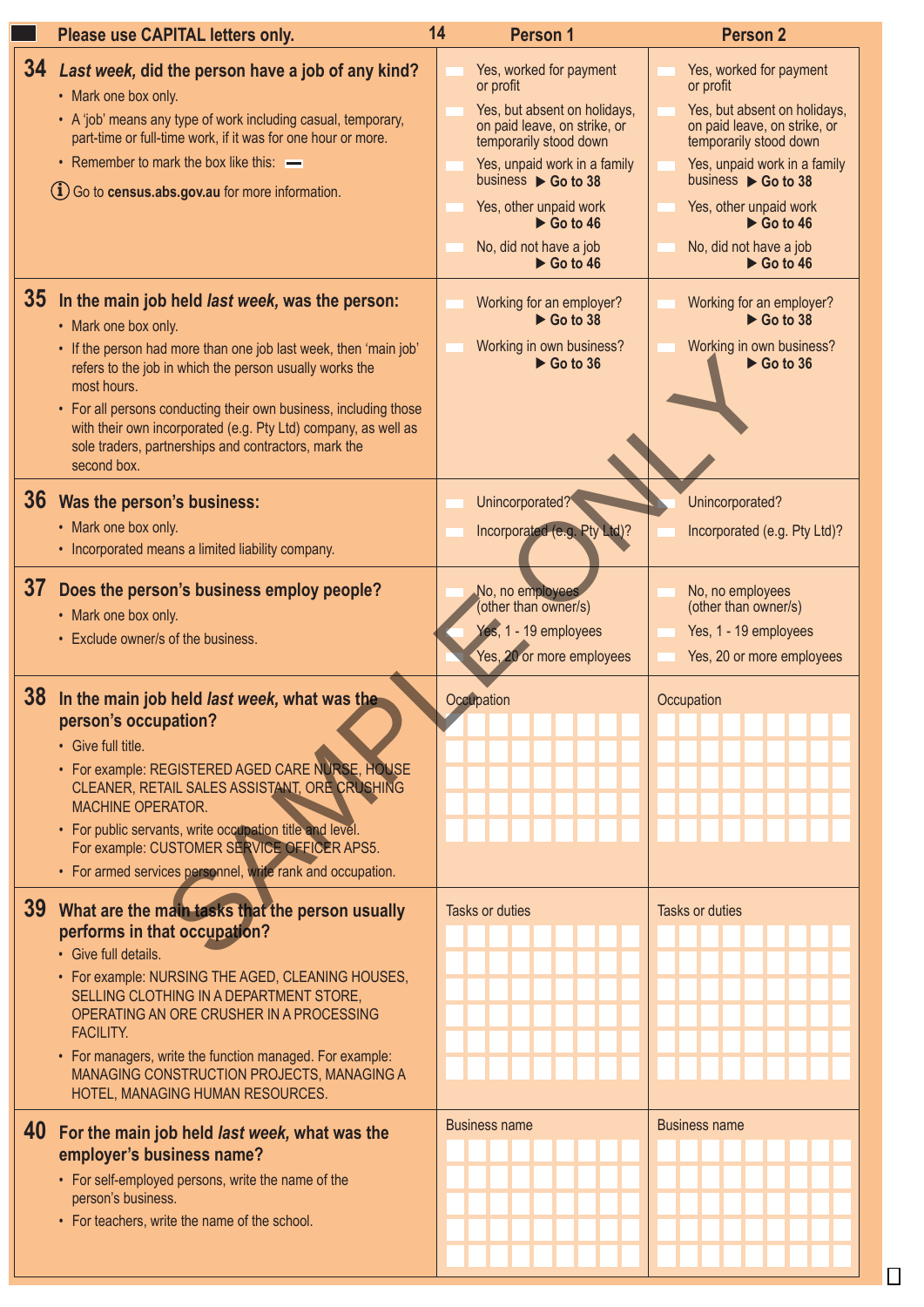| Person 3                                                                               | Person 4                                                                               | 15<br>Person 5                                                                         | Person 6                                                                               |
|----------------------------------------------------------------------------------------|----------------------------------------------------------------------------------------|----------------------------------------------------------------------------------------|----------------------------------------------------------------------------------------|
| Yes, worked for payment<br>or profit                                                   | Yes, worked for payment<br>or profit                                                   | Yes, worked for payment<br>or profit                                                   | Yes, worked for payment<br>or profit                                                   |
| Yes, but absent on holidays,<br>on paid leave, on strike, or<br>temporarily stood down | Yes, but absent on holidays,<br>on paid leave, on strike, or<br>temporarily stood down | Yes, but absent on holidays,<br>on paid leave, on strike, or<br>temporarily stood down | Yes, but absent on holidays,<br>on paid leave, on strike, or<br>temporarily stood down |
| Yes, unpaid work in a family<br>business $\triangleright$ Go to 38                     | Yes, unpaid work in a family<br>business $\triangleright$ Go to 38                     | Yes, unpaid work in a family<br>business ▶ Go to 38                                    | Yes, unpaid work in a family<br>business $\triangleright$ Go to 38                     |
| Yes, other unpaid work<br>$\triangleright$ Go to 46                                    | Yes, other unpaid work<br>$\triangleright$ Go to 46                                    | Yes, other unpaid work<br>$\triangleright$ Go to 46                                    | Yes, other unpaid work<br>$\triangleright$ Go to 46                                    |
| No, did not have a job<br>$\triangleright$ Go to 46                                    | No, did not have a job<br>$\triangleright$ Go to 46                                    | No, did not have a job<br>$\triangleright$ Go to 46                                    | No, did not have a job<br>$\triangleright$ Go to 46                                    |
| Working for an employer?<br>$\triangleright$ Go to 38                                  | Working for an employer?<br>$\triangleright$ Go to 38                                  | Working for an employer?<br>$\triangleright$ Go to 38                                  | Working for an employer?<br>$\triangleright$ Go to 38                                  |
| Working in own business?<br>$\triangleright$ Go to 36                                  | Working in own business?<br>$\triangleright$ Go to 36                                  | Working in own business?<br>$\triangleright$ Go to 36                                  | Working in own business?<br>$\triangleright$ Go to 36                                  |
|                                                                                        |                                                                                        |                                                                                        |                                                                                        |
|                                                                                        |                                                                                        |                                                                                        |                                                                                        |
| Unincorporated?                                                                        | Unincorporated?                                                                        | Unincorporated?                                                                        | Unincorporated?                                                                        |
| Incorporated (e.g. Pty Ltd)?                                                           | Incorporated (e.g. Pty Ltd)?                                                           | Incorporated (e.g. Pty Ltd)?                                                           | Incorporated (e.g. Pty Ltd)?                                                           |
| No, no employees<br>(other than owner/s)                                               | No, no employees<br>(other than owner/s)                                               | No, no employees<br>(other than owner/s)                                               | No, no employees<br>(other than owner/s)                                               |
| Yes, 1 - 19 employees                                                                  | Yes, 1 - 19 employees                                                                  | Yes, 1 - 19 employees                                                                  | Yes, 1 - 19 employees                                                                  |
| Yes, 20 or more employees                                                              | Yes, 20 or more employees                                                              | Yes, 20 or more employees                                                              | Yes, 20 or more employees                                                              |
| Occupation                                                                             | Occupation                                                                             | Occupation                                                                             | Occupation                                                                             |
|                                                                                        |                                                                                        |                                                                                        |                                                                                        |
|                                                                                        |                                                                                        |                                                                                        |                                                                                        |
|                                                                                        |                                                                                        |                                                                                        |                                                                                        |
|                                                                                        |                                                                                        |                                                                                        |                                                                                        |
|                                                                                        |                                                                                        |                                                                                        |                                                                                        |
| <b>Tasks or duties</b>                                                                 | Tasks or duties                                                                        | Tasks or duties                                                                        | Tasks or duties                                                                        |
|                                                                                        |                                                                                        |                                                                                        |                                                                                        |
|                                                                                        |                                                                                        |                                                                                        |                                                                                        |
|                                                                                        |                                                                                        |                                                                                        |                                                                                        |
|                                                                                        |                                                                                        |                                                                                        |                                                                                        |
|                                                                                        |                                                                                        |                                                                                        |                                                                                        |
|                                                                                        |                                                                                        |                                                                                        |                                                                                        |
|                                                                                        |                                                                                        |                                                                                        |                                                                                        |
| <b>Business name</b>                                                                   | <b>Business name</b>                                                                   | <b>Business name</b>                                                                   | <b>Business name</b>                                                                   |
|                                                                                        |                                                                                        |                                                                                        |                                                                                        |
|                                                                                        |                                                                                        |                                                                                        |                                                                                        |
|                                                                                        |                                                                                        |                                                                                        |                                                                                        |
|                                                                                        |                                                                                        |                                                                                        |                                                                                        |
|                                                                                        |                                                                                        |                                                                                        |                                                                                        |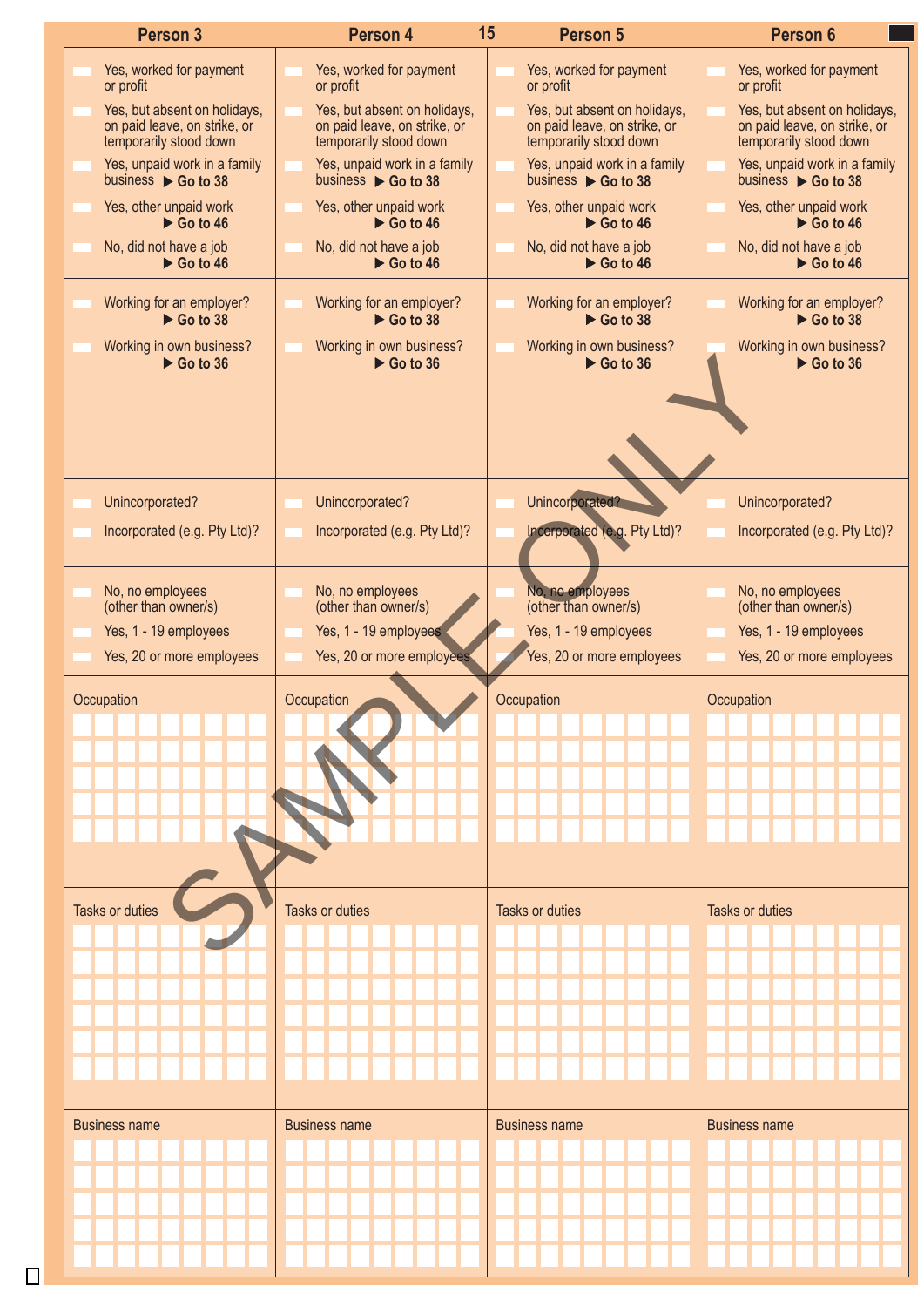| Please use CAPITAL letters only.                                                                              | 16<br><b>Person 1</b>                                               | <b>Person 2</b>                 |  |
|---------------------------------------------------------------------------------------------------------------|---------------------------------------------------------------------|---------------------------------|--|
| 41 For the main job held last week, what was the                                                              | Street number                                                       | Street number                   |  |
| person's workplace address?                                                                                   |                                                                     |                                 |  |
| • For persons who usually worked from home, write the                                                         | Street name                                                         | Street name                     |  |
| home address.                                                                                                 |                                                                     |                                 |  |
| • For persons with no fixed place of work:<br>- if the person usually travels to a depot to start work, write |                                                                     |                                 |  |
| the depot address;                                                                                            | Suburb/Locality                                                     | Suburb/Locality                 |  |
| - otherwise write 'NONE' in 'Suburb/Locality' box.                                                            |                                                                     |                                 |  |
| • This information is used to calculate daytime populations                                                   |                                                                     |                                 |  |
| and to plan transport activities.                                                                             |                                                                     |                                 |  |
| (i) Go to census.abs.gov.au for more information.                                                             | <b>State/Territory</b><br>Postcode                                  | State/Territory<br>Postcode     |  |
|                                                                                                               |                                                                     |                                 |  |
|                                                                                                               | Property/Building name (if any)                                     | Property/Building name (if any) |  |
|                                                                                                               |                                                                     |                                 |  |
|                                                                                                               |                                                                     |                                 |  |
|                                                                                                               |                                                                     |                                 |  |
| 42 What best describes the industry or business of                                                            | Industry/business of the employer Industry/business of the employer |                                 |  |
| the employer at the location where the person                                                                 |                                                                     |                                 |  |
| works?                                                                                                        |                                                                     |                                 |  |
| • Examples for industry or business of the employer:<br>SECONDARY SCHOOL EDUCATION, GOLD MINING,              |                                                                     |                                 |  |
| IT CONSULTING SERVICE, DOMESTIC CLEANING                                                                      |                                                                     |                                 |  |
| SERVICE, APARTMENT CONSTRUCTION.                                                                              |                                                                     |                                 |  |
| (i) Go to census.abs.gov.au for more information.                                                             |                                                                     |                                 |  |
|                                                                                                               | Goods produced/services provided Goods produced/services provided   |                                 |  |
| 43 What are the <i>main</i> goods produced or <i>main</i><br>services provided by the employer's business?    |                                                                     |                                 |  |
| • Describe as fully as possible, using two words or more.                                                     |                                                                     |                                 |  |
| • For example: PROVIDING EDUCATION TO SECONDARY                                                               |                                                                     |                                 |  |
| SCHOOL STUDENTS, MINING GOLD ORE, PROVIDING                                                                   |                                                                     |                                 |  |
| INFORMATION TECHNOLOGY ADVICE, HOUSE CLEANING,                                                                |                                                                     |                                 |  |
| CONSTRUCTION OF RESIDENTIAL BUILDINGS.                                                                        |                                                                     |                                 |  |
|                                                                                                               |                                                                     |                                 |  |
|                                                                                                               |                                                                     |                                 |  |
| 44 Last week, how many hours did the person                                                                   | Hours worked                                                        | Hours worked                    |  |
| work in all jobs?                                                                                             |                                                                     |                                 |  |
| • Add any overtime or extra time worked and subtract any time off.                                            | None                                                                | None                            |  |
| 45 How did the person get to work on Tuesday,                                                                 | Train                                                               | Train                           |  |
| <b>9 August 2016?</b>                                                                                         | <b>Bus</b>                                                          | <b>Bus</b>                      |  |
| • If the person used more than one method of travel to work,                                                  | Ferry                                                               | Ferry                           |  |
| mark all methods used.                                                                                        | Tram (including light rail)                                         | Tram (including light rail)     |  |
| • Remember to mark the box like this: $\longrightarrow$                                                       | Taxi                                                                | Taxi                            |  |
|                                                                                                               | Car - as driver                                                     | $Car - as driver$               |  |
|                                                                                                               | Car - as passenger                                                  | Car - as passenger              |  |
|                                                                                                               | <b>Truck</b>                                                        | <b>Truck</b>                    |  |
|                                                                                                               | Motorbike or motor scooter                                          | Motorbike or motor scooter      |  |
|                                                                                                               | <b>Bicycle</b>                                                      | <b>Bicycle</b>                  |  |
|                                                                                                               | Walked only                                                         | Walked only                     |  |
|                                                                                                               | Worked at home                                                      | Worked at home                  |  |
|                                                                                                               | Other                                                               | Other                           |  |
|                                                                                                               | Did not go to work                                                  | Did not go to work              |  |
|                                                                                                               |                                                                     |                                 |  |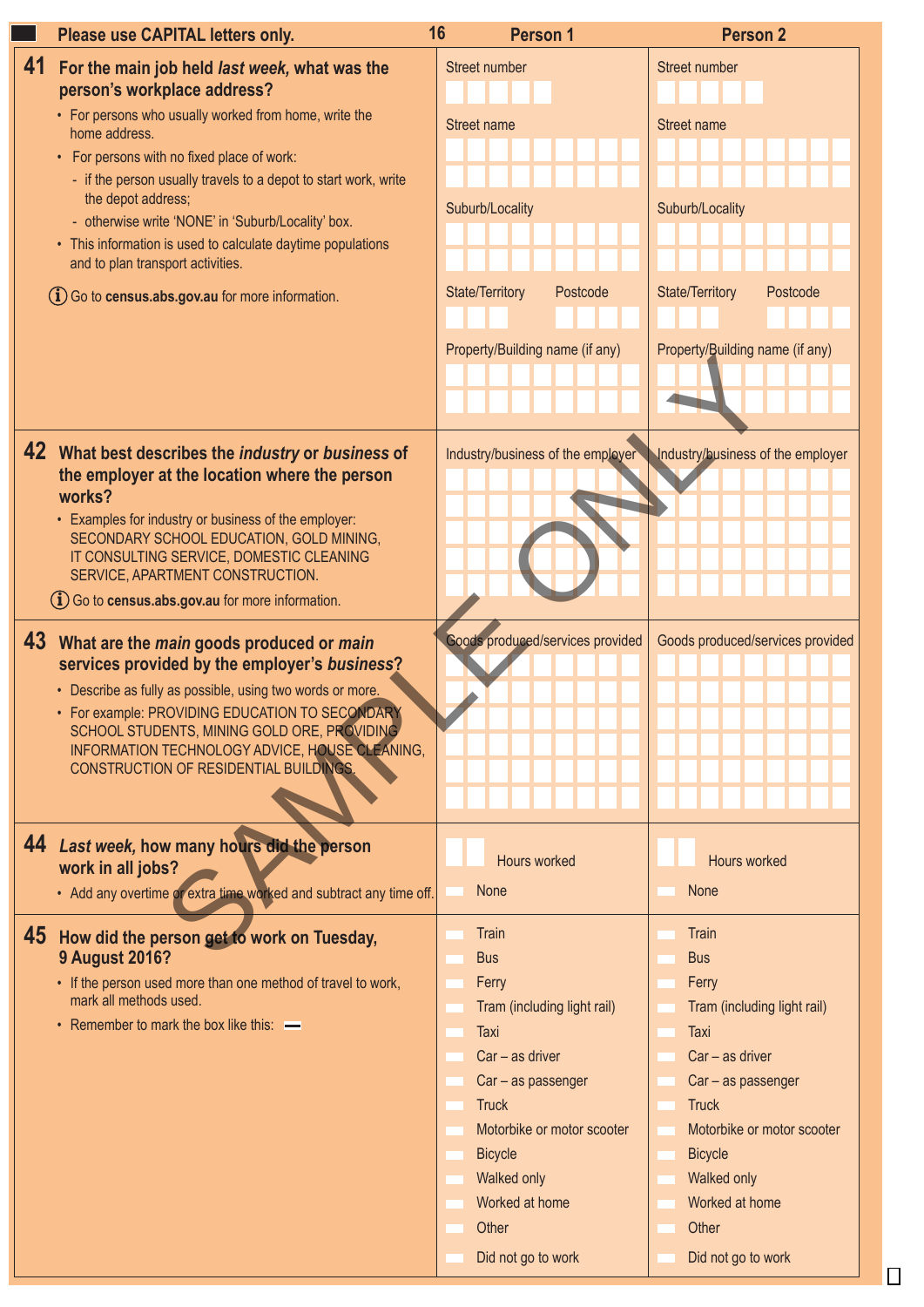|                                                                                                                                     | Person 4                    |          | 17                              | Person 5                    |                                                                       | Person 6     |  |
|-------------------------------------------------------------------------------------------------------------------------------------|-----------------------------|----------|---------------------------------|-----------------------------|-----------------------------------------------------------------------|--------------|--|
| Street number                                                                                                                       |                             |          | Street number                   |                             | Street number                                                         |              |  |
|                                                                                                                                     |                             |          |                                 |                             |                                                                       |              |  |
| Street name                                                                                                                         |                             |          | Street name                     |                             | Street name                                                           |              |  |
|                                                                                                                                     |                             |          |                                 |                             |                                                                       |              |  |
|                                                                                                                                     |                             |          |                                 |                             |                                                                       |              |  |
| Suburb/Locality                                                                                                                     |                             |          | Suburb/Locality                 |                             | Suburb/Locality                                                       |              |  |
|                                                                                                                                     |                             |          |                                 |                             |                                                                       |              |  |
|                                                                                                                                     |                             |          |                                 |                             |                                                                       |              |  |
| State/Territory                                                                                                                     |                             | Postcode | <b>State/Territory</b>          | Postcode                    | State/Territory                                                       | Postcode     |  |
|                                                                                                                                     |                             |          |                                 |                             |                                                                       |              |  |
| Property/Building name (if any)                                                                                                     |                             |          | Property/Building name (if any) |                             | Property/Building name (if any)                                       |              |  |
|                                                                                                                                     |                             |          |                                 |                             |                                                                       |              |  |
|                                                                                                                                     |                             |          |                                 |                             |                                                                       |              |  |
|                                                                                                                                     |                             |          |                                 |                             |                                                                       |              |  |
| Industry/business of the employer                                                                                                   |                             |          |                                 |                             | Industry/business of the employer   Industry/business of the employer |              |  |
|                                                                                                                                     |                             |          |                                 |                             |                                                                       |              |  |
|                                                                                                                                     |                             |          |                                 |                             |                                                                       |              |  |
|                                                                                                                                     |                             |          |                                 |                             |                                                                       |              |  |
|                                                                                                                                     |                             |          |                                 |                             |                                                                       |              |  |
|                                                                                                                                     |                             |          |                                 |                             |                                                                       |              |  |
|                                                                                                                                     |                             |          |                                 |                             |                                                                       |              |  |
| Goods produced/services provided Goods produced/services provided Goods produced/services provided Goods produced/services provided |                             |          |                                 |                             |                                                                       |              |  |
|                                                                                                                                     |                             |          |                                 |                             |                                                                       |              |  |
|                                                                                                                                     |                             |          |                                 |                             |                                                                       |              |  |
|                                                                                                                                     |                             |          |                                 |                             |                                                                       |              |  |
|                                                                                                                                     |                             |          |                                 |                             |                                                                       |              |  |
|                                                                                                                                     |                             |          |                                 |                             |                                                                       |              |  |
|                                                                                                                                     |                             |          |                                 |                             |                                                                       |              |  |
|                                                                                                                                     |                             |          |                                 |                             |                                                                       |              |  |
|                                                                                                                                     | Hours worked                |          |                                 | Hours worked                |                                                                       | Hours worked |  |
| None                                                                                                                                |                             |          | None                            |                             | None                                                                  |              |  |
|                                                                                                                                     |                             |          |                                 |                             |                                                                       |              |  |
| Train                                                                                                                               |                             |          | Train                           |                             | Train                                                                 |              |  |
| <b>Bus</b>                                                                                                                          |                             |          | <b>Bus</b>                      |                             | <b>Bus</b>                                                            |              |  |
| Ferry                                                                                                                               |                             |          | Ferry                           |                             | Ferry                                                                 |              |  |
|                                                                                                                                     | Tram (including light rail) |          |                                 | Tram (including light rail) | Tram (including light rail)                                           |              |  |
| Taxi                                                                                                                                |                             |          | Taxi                            |                             | Taxi                                                                  |              |  |
|                                                                                                                                     | $Car - as driver$           |          |                                 | $Car - as driver$           | $Car - as driver$                                                     |              |  |
|                                                                                                                                     | Car - as passenger          |          |                                 | Car - as passenger          | Car - as passenger                                                    |              |  |
| Truck                                                                                                                               |                             |          | Truck                           |                             | Truck                                                                 |              |  |
|                                                                                                                                     | Motorbike or motor scooter  |          |                                 | Motorbike or motor scooter  | Motorbike or motor scooter                                            |              |  |
| <b>Bicycle</b>                                                                                                                      |                             |          | Bicycle                         |                             | Bicycle                                                               |              |  |
| Walked only                                                                                                                         |                             |          | Walked only                     |                             | Walked only                                                           |              |  |
|                                                                                                                                     | Worked at home              |          |                                 | Worked at home              | Worked at home                                                        |              |  |
| Other                                                                                                                               |                             |          | Other                           |                             | Other                                                                 |              |  |
|                                                                                                                                     | Did not go to work          |          |                                 | Did not go to work          | Did not go to work                                                    |              |  |
|                                                                                                                                     |                             |          |                                 |                             |                                                                       |              |  |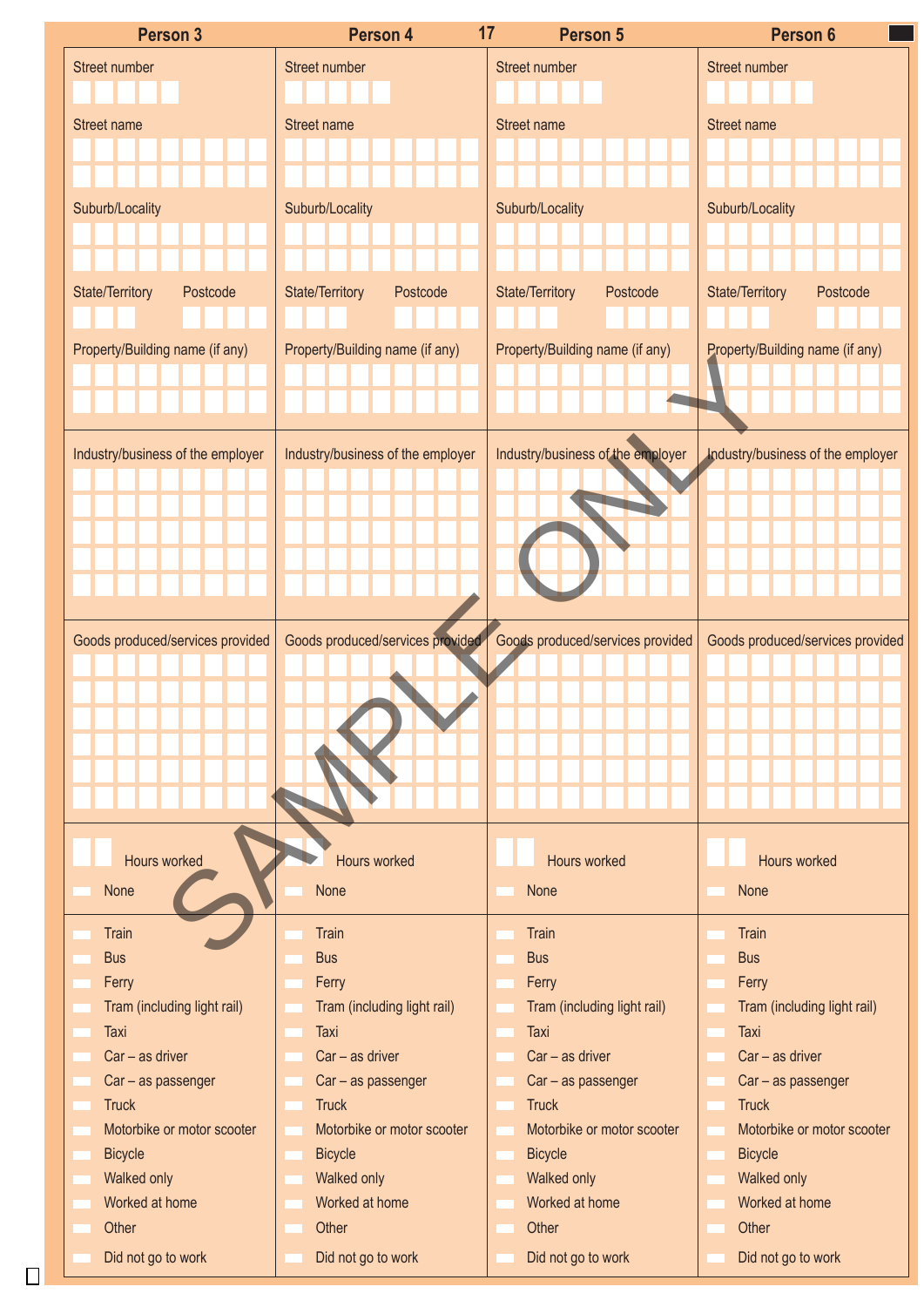| Please use CAPITAL letters only.                                                                                                                                                                                                                                                                                                                                                                                                                                                                                                                                     | 18        | Person 1                                                                                                                                                   | <b>Person 2</b>                                                                                                                                             |  |
|----------------------------------------------------------------------------------------------------------------------------------------------------------------------------------------------------------------------------------------------------------------------------------------------------------------------------------------------------------------------------------------------------------------------------------------------------------------------------------------------------------------------------------------------------------------------|-----------|------------------------------------------------------------------------------------------------------------------------------------------------------------|-------------------------------------------------------------------------------------------------------------------------------------------------------------|--|
| 46 Did the person actively look for work at any<br>time in the last four weeks?<br>• Full-time work means 35 hours or more per week.<br>• Examples of actively looking for work include:<br>- writing, telephoning or applying to an employer for work;<br>- having a job interview;<br>- checking or registering with an employment agency;<br>- taking steps to purchase or start own business;<br>- advertising or tendering for work;<br>- contacting friends or relatives in order to obtain work.                                                              |           | No, did not look for work<br>$\triangleright$ Go to 48<br>Yes, looked for full-time work<br>Yes, looked for part-time work                                 | No, did not look for work<br>$\triangleright$ Go to 48<br>Yes, looked for full-time work<br>Yes, looked for part-time work                                  |  |
| 47 If the person had found a job, could the person<br>have started work last week?<br>• Remember to mark the box like this: -                                                                                                                                                                                                                                                                                                                                                                                                                                        | last week | Yes, could have started work<br>No, already had a job to go to<br>No, temporarily ill or injured<br>No, other reason                                       | Yes, could have started work<br>last week<br>No, already had a job to go to<br>No, temporarily ill or injured<br>No, other reason                           |  |
| 48 In the last week did the person spend time doing<br>unpaid domestic work for their household?<br>• Include all housework, food/drink preparation and cleanup,<br>laundry, gardening, home maintenance and repairs, and<br>household shopping and finance management.<br>$(i)$ Go to census.abs.gov.au for more information.                                                                                                                                                                                                                                       |           | No, did not do any unpaid<br>domestic work in the last week<br>Yes, less than 5 hours<br>Yes, 5 to 14 hours<br>Yes, 15 to 29 hour<br>Yes, 30 hours or more | No, did not do any unpaid<br>domestic work in the last week<br>Yes, less than 5 hours<br>Yes, 5 to 14 hours<br>Yes, 15 to 29 hours<br>Yes, 30 hours or more |  |
| 49 In the last two weeks did the person spend time<br>providing unpaid care, help or assistance to family<br>members or others because of a disability, a long<br>term health condition or problems related to<br>old age?<br>• Recipients of Carer allowance or Carer payment should<br>state that they provided unpaid care.<br>• Ad hoc help or assistance, such as shopping, should only<br>be included if the person needs this sort of assistance<br>because of his/her condition.<br>· Do not include work done through a voluntary organisation<br>or group. |           | No, did not provide unpaid<br>care, help or assistance<br>Yes, provided unpaid care,<br>help or assistance                                                 | No, did not provide unpaid<br>care, help or assistance<br>Yes, provided unpaid care,<br>help or assistance                                                  |  |
| 50 In the last two weeks did the person spend time<br>looking after a child, without pay?<br>• Only include children who were less than 15 years of age.<br>• Mark all applicable responses.                                                                                                                                                                                                                                                                                                                                                                         | <b>No</b> | Yes, looked after own child<br>Yes, looked after a child<br>other than own child                                                                           | <b>No</b><br>Yes, looked after own child<br>Yes, looked after a child<br>other than own child                                                               |  |
| 51 In the last twelve months did the person spend<br>any time doing voluntary work through an<br>organisation or group?<br>• Include voluntary work for sporting teams, youth groups,<br>schools or religious organisations.<br>• Exclude work in a family business or paid employment.<br>• Exclude work to qualify for a government benefit or to<br>obtain an educational qualification or due to a community/<br>court order.                                                                                                                                    |           | No, did not do voluntary work<br>Yes, did voluntary work                                                                                                   | No, did not do voluntary work<br>Yes, did voluntary work                                                                                                    |  |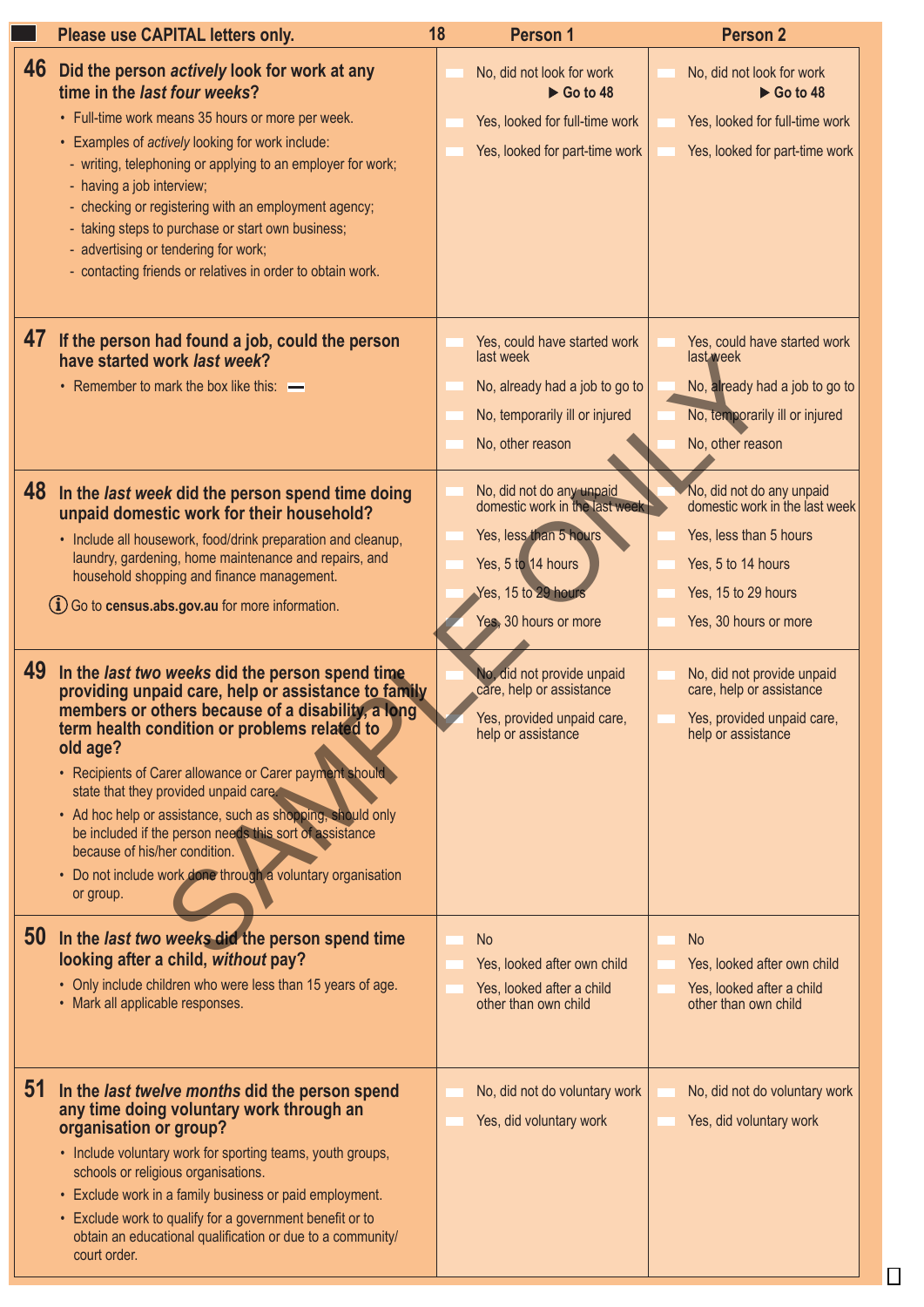| <b>Person 3</b>                                             | Person 4                                                    | 19<br>Person 5                                         | Person 6                                                    |
|-------------------------------------------------------------|-------------------------------------------------------------|--------------------------------------------------------|-------------------------------------------------------------|
| No, did not look for work<br>$\triangleright$ Go to 48      | No, did not look for work<br>$\triangleright$ Go to 48      | No, did not look for work<br>$\triangleright$ Go to 48 | No, did not look for work<br>$\triangleright$ Go to 48      |
| Yes, looked for full-time work                              | Yes, looked for full-time work                              | Yes, looked for full-time work                         | Yes, looked for full-time work                              |
| Yes, looked for part-time work                              | Yes, looked for part-time work                              | Yes, looked for part-time work                         | Yes, looked for part-time work                              |
|                                                             |                                                             |                                                        |                                                             |
|                                                             |                                                             |                                                        |                                                             |
|                                                             |                                                             |                                                        |                                                             |
|                                                             |                                                             |                                                        |                                                             |
| Yes, could have started work<br>last week                   | Yes, could have started work<br>last week                   | Yes, could have started work<br>last week              | Yes, could have started work<br>last week                   |
| No, already had a job to go to                              | No, already had a job to go to                              | No, already had a job to go to                         | No, already had a job to go to                              |
| No, temporarily ill or injured                              | No, temporarily ill or injured                              | No, temporarily ill or injured                         | No, temporarily ill or injured                              |
| No, other reason                                            | No, other reason                                            | No, other reason                                       | No, other reason                                            |
| No, did not do any unpaid<br>domestic work in the last week | No, did not do any unpaid<br>domestic work in the last week | No, did not do any unpaid                              | No, did not do any unpaid<br>domestic work in the last week |
| Yes, less than 5 hours                                      | Yes, less than 5 hours                                      | Yes, less than 5 hours                                 | Yes, less than 5 hours                                      |
| Yes, 5 to 14 hours                                          | Yes, 5 to 14 hours                                          | Yes, 5 to 14 hours                                     | Yes, 5 to 14 hours                                          |
| Yes, 15 to 29 hours                                         | Yes, 15 to 29 hours                                         | Yes, 15 to 29 hours                                    | Yes, 15 to 29 hours                                         |
| Yes, 30 hours or more                                       | Yes, 30 hours or more                                       | Yes, 30 hours or more                                  | Yes, 30 hours or more                                       |
| No, did not provide unpaid<br>care, help or assistance      | No, did not provide unpaid<br>care, help or assistance      | No, did not provide unpaid<br>care, help or assistance | No, did not provide unpaid<br>care, help or assistance      |
| Yes, provided unpaid care,<br>help or assistance            | Yes, provided unpaid care,<br>help or assistance            | Yes, provided unpaid care,<br>help or assistance       | Yes, provided unpaid care,<br>help or assistance            |
|                                                             |                                                             |                                                        |                                                             |
|                                                             |                                                             |                                                        |                                                             |
|                                                             |                                                             |                                                        |                                                             |
|                                                             |                                                             |                                                        |                                                             |
| <b>No</b>                                                   | <b>No</b>                                                   | <b>No</b>                                              | No                                                          |
| Yes, looked after own child                                 | Yes, looked after own child                                 | Yes, looked after own child                            | Yes, looked after own child                                 |
| Yes, looked after a child                                   | Yes, looked after a child                                   | Yes, looked after a child                              | Yes, looked after a child                                   |
| other than own child                                        | other than own child                                        | other than own child                                   | other than own child                                        |
|                                                             |                                                             |                                                        |                                                             |
| No, did not do voluntary work                               | No, did not do voluntary work                               | No, did not do voluntary work                          | No, did not do voluntary work                               |
| Yes, did voluntary work                                     | Yes, did voluntary work                                     | Yes, did voluntary work                                | Yes, did voluntary work                                     |
|                                                             |                                                             |                                                        |                                                             |
|                                                             |                                                             |                                                        |                                                             |
|                                                             |                                                             |                                                        |                                                             |
|                                                             |                                                             |                                                        |                                                             |
|                                                             |                                                             |                                                        |                                                             |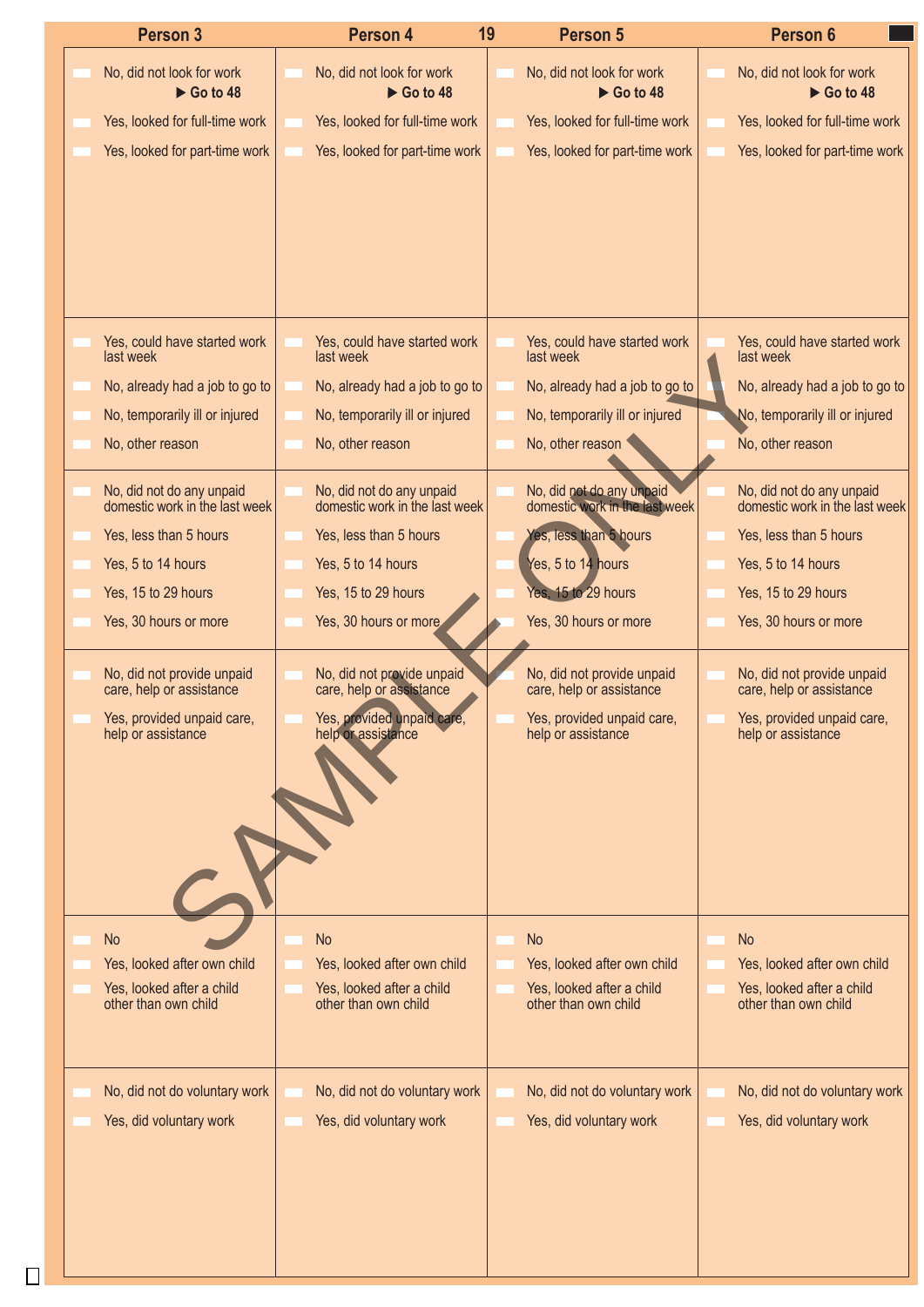

• Exclude motorbikes and motor scooters.

П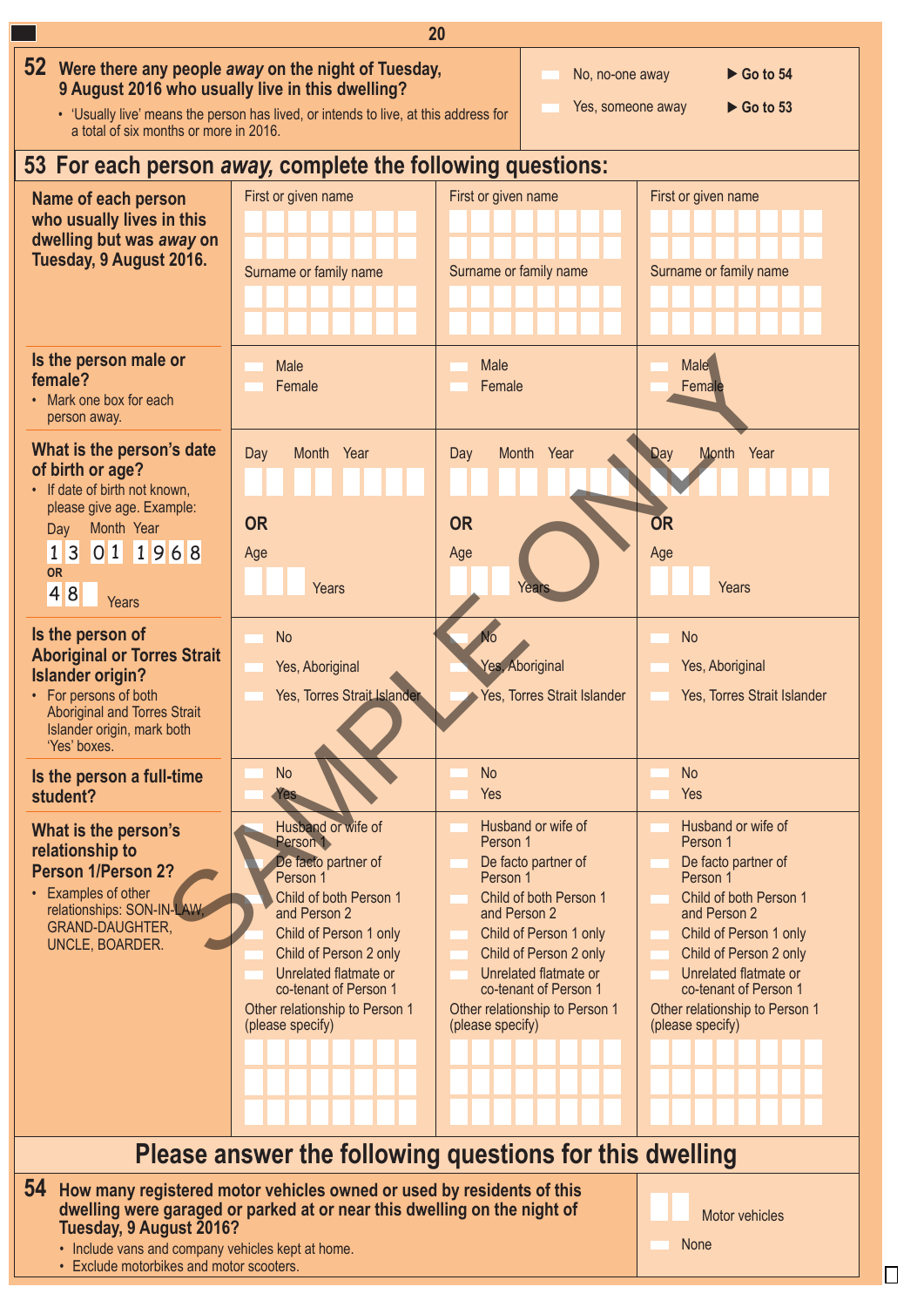| 21                                                                                                                                                                                                                                                                                                                                                                                                                                                                                                                                                                              |                                                                                                                                                                                                                                                                                                                                                                                    |                                                                                                                                                                                                                                                                                                                                                                                                                                                                               |                    |                                                                                                                                                                                                                                                                                            |                                                                                                                                                                                                                                                                                                                                                                                                                    |                    |                    |  |  |  |
|---------------------------------------------------------------------------------------------------------------------------------------------------------------------------------------------------------------------------------------------------------------------------------------------------------------------------------------------------------------------------------------------------------------------------------------------------------------------------------------------------------------------------------------------------------------------------------|------------------------------------------------------------------------------------------------------------------------------------------------------------------------------------------------------------------------------------------------------------------------------------------------------------------------------------------------------------------------------------|-------------------------------------------------------------------------------------------------------------------------------------------------------------------------------------------------------------------------------------------------------------------------------------------------------------------------------------------------------------------------------------------------------------------------------------------------------------------------------|--------------------|--------------------------------------------------------------------------------------------------------------------------------------------------------------------------------------------------------------------------------------------------------------------------------------------|--------------------------------------------------------------------------------------------------------------------------------------------------------------------------------------------------------------------------------------------------------------------------------------------------------------------------------------------------------------------------------------------------------------------|--------------------|--------------------|--|--|--|
|                                                                                                                                                                                                                                                                                                                                                                                                                                                                                                                                                                                 |                                                                                                                                                                                                                                                                                                                                                                                    | 55 How many bedrooms are there in this dwelling?<br>• If the dwelling is a bedsitter, mark the 'None' box like this: -                                                                                                                                                                                                                                                                                                                                                        |                    |                                                                                                                                                                                                                                                                                            | None                                                                                                                                                                                                                                                                                                                                                                                                               | Number of bedrooms |                    |  |  |  |
|                                                                                                                                                                                                                                                                                                                                                                                                                                                                                                                                                                                 | 56 Is this dwelling:<br>the site is owned.<br>under a life tenure scheme'.                                                                                                                                                                                                                                                                                                         | • Include owners of caravans, manufactured homes or houseboats in<br>'Owned with a mortgage' or 'Owned outright' regardless of whether or not<br>• Include leaseholds and loan and licence agreements in 'Being occupied<br>• Remember to mark the box like this: $\equiv$                                                                                                                                                                                                    |                    | Owned outright?<br>$\triangleright$ Go to 59<br>Owned with a mortgage?<br>$\triangleright$ Go to 58<br>Being purchased under a<br>$\triangleright$ Go to 58<br>shared equity scheme?<br>Being rented?<br>Being occupied rent free?<br>Being occupied under a life tenure scheme?<br>Other? |                                                                                                                                                                                                                                                                                                                                                                                                                    |                    |                    |  |  |  |
|                                                                                                                                                                                                                                                                                                                                                                                                                                                                                                                                                                                 | second box.<br>housing authorities.                                                                                                                                                                                                                                                                                                                                                | 57 If this dwelling is being rented, who is it rented from?<br>• For all state/territory specific Government housing authorities, mark<br>• Some examples of Government housing authorities are: Housing NSW,<br>Department of Health and Human Services (Vic.), Department of Housing<br>and Public Works (Qld), Department of Housing (WA), Housing SA,<br>Housing Tasmania, Department of Housing (NT), Housing ACT, Aboriginal<br>• Remember to mark the box like this: - |                    |                                                                                                                                                                                                                                                                                            | Real estate agent<br><b>Government Housing Authority/Housing</b><br><b>Department (Public Housing)</b><br>Parent/other relative not in this dwelling<br>Other person not in this dwelling<br>Residential park (including caravan parks and marinas)<br><b>Employer - Government (including Defence</b><br><b>Housing Authority</b><br><b>Employer - Private</b><br>Housing co-operative; Community or Church Group |                    |                    |  |  |  |
| <b>59</b>                                                                                                                                                                                                                                                                                                                                                                                                                                                                                                                                                                       | home estate.<br>from this dwelling?                                                                                                                                                                                                                                                                                                                                                | 58 How much does your household pay for this dwelling?<br>• Include rent and mortgage repayments and site fees if the dwelling is<br>a caravan or manufactured home in a caravan park or manufactured<br>· Exclude water rates, council rates, repairs, maintenance and other fees.<br>• If no payments, please mark the 'Nil payments' box like this:<br>Does any member of this household access the internet                                                               |                    |                                                                                                                                                                                                                                                                                            | \$<br>per week<br><b>OR</b><br>\$<br>per fortnight<br><b>OR</b><br>\$<br>per month<br>Nil payments<br>Yes                                                                                                                                                                                                                                                                                                          |                    |                    |  |  |  |
|                                                                                                                                                                                                                                                                                                                                                                                                                                                                                                                                                                                 |                                                                                                                                                                                                                                                                                                                                                                                    | · Include internet access using desktop/laptop computers, mobile or smart<br>phones, tablets, music or video players, gaming consoles, smart TVs etc.<br>• Include internet access through any type of connection including ADSL,<br>fibre, cable, wireless, satellite and mobile broadband (3G/4G).                                                                                                                                                                          |                    |                                                                                                                                                                                                                                                                                            |                                                                                                                                                                                                                                                                                                                                                                                                                    |                    |                    |  |  |  |
| 60<br>Does each person agree to his/her name and address and other information on this form being kept by the<br>National Archives of Australia and then made publicly available after 99 years?<br>• Answering this question is OPTIONAL.<br>• A person's name-identified information will not be kept by the National Archives where a person does not agree or the answer is left blank.<br>· Please check with each person before answering - leave blank for those persons whose views are not known to you.<br>$(i)$ Go to <b>census.abs.gov.au</b> for more information. |                                                                                                                                                                                                                                                                                                                                                                                    |                                                                                                                                                                                                                                                                                                                                                                                                                                                                               |                    |                                                                                                                                                                                                                                                                                            |                                                                                                                                                                                                                                                                                                                                                                                                                    |                    |                    |  |  |  |
| Person 1                                                                                                                                                                                                                                                                                                                                                                                                                                                                                                                                                                        |                                                                                                                                                                                                                                                                                                                                                                                    | Person 2                                                                                                                                                                                                                                                                                                                                                                                                                                                                      | Person 3           | Person 4                                                                                                                                                                                                                                                                                   |                                                                                                                                                                                                                                                                                                                                                                                                                    | Person 5           | Person 6           |  |  |  |
|                                                                                                                                                                                                                                                                                                                                                                                                                                                                                                                                                                                 | Yes, agrees                                                                                                                                                                                                                                                                                                                                                                        | Yes, agrees                                                                                                                                                                                                                                                                                                                                                                                                                                                                   | Yes, agrees        | Yes, agrees                                                                                                                                                                                                                                                                                |                                                                                                                                                                                                                                                                                                                                                                                                                    | Yes, agrees        | Yes, agrees        |  |  |  |
|                                                                                                                                                                                                                                                                                                                                                                                                                                                                                                                                                                                 | No, does not agree                                                                                                                                                                                                                                                                                                                                                                 | No, does not agree                                                                                                                                                                                                                                                                                                                                                                                                                                                            | No, does not agree |                                                                                                                                                                                                                                                                                            | No, does not agree                                                                                                                                                                                                                                                                                                                                                                                                 | No, does not agree | No, does not agree |  |  |  |
| 61                                                                                                                                                                                                                                                                                                                                                                                                                                                                                                                                                                              | Finished?<br>• Please check that the answers to Question 60 accurately reflect the view, where known, of each person in the household.<br>• Please make sure you have not missed any pages or questions.<br>Month Year<br>Day<br>• Please sign here.<br>Signature<br>Thank you for your participation. Please return this completed form in the Reply Paid envelope without delay. |                                                                                                                                                                                                                                                                                                                                                                                                                                                                               |                    |                                                                                                                                                                                                                                                                                            |                                                                                                                                                                                                                                                                                                                                                                                                                    |                    |                    |  |  |  |

**Australian Statistician**